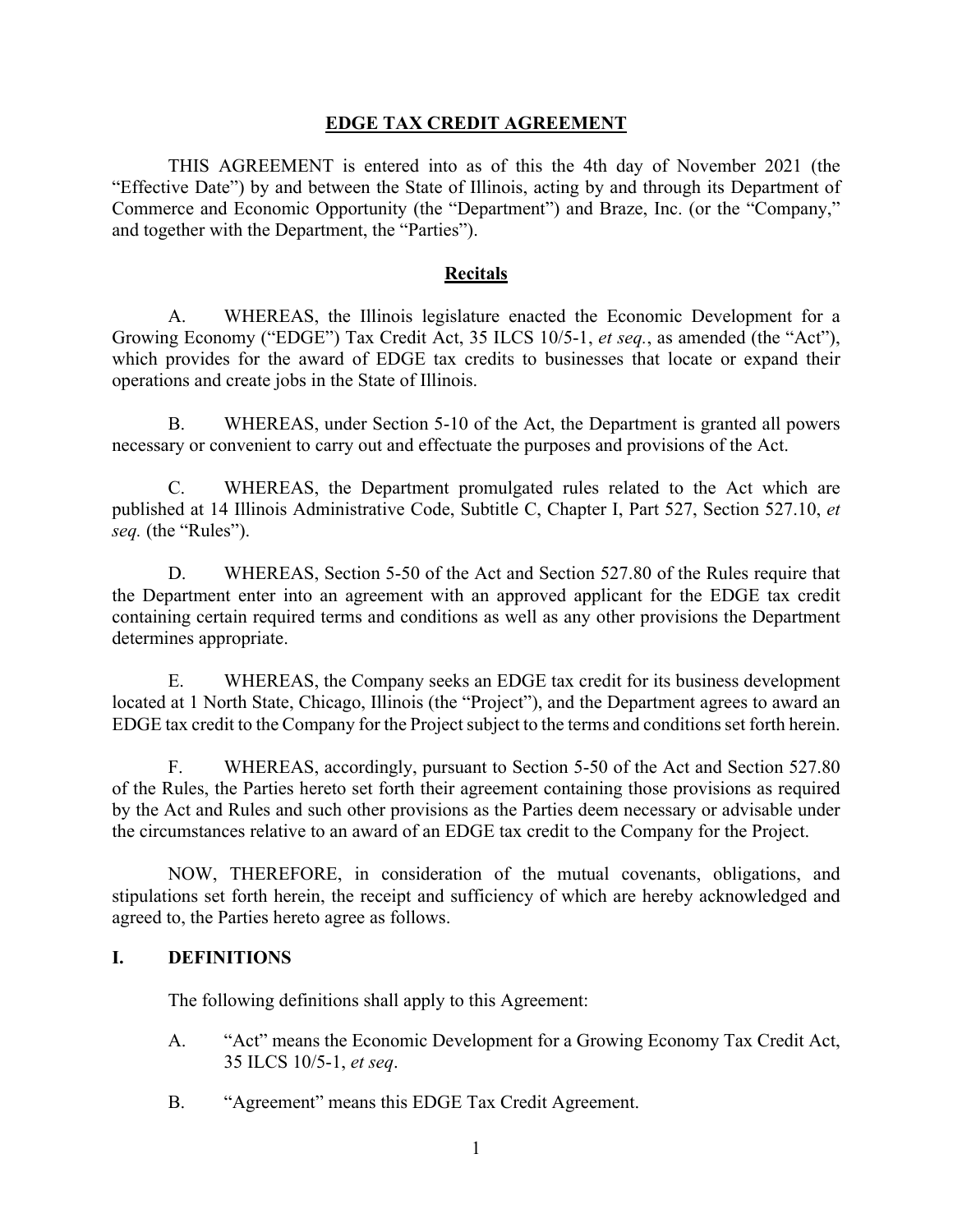- C. "Application" means the Company's application for approval of the EDGE Credit for the Project as governed by Section 5-20 of the Act and Section 527.40 of the Rules.
- D. "Capital Improvements" mean the purchase, renovation, rehabilitation, or construction of permanent land, buildings, structures, equipment and furnishings used directly for or in the Project, and any goods or services for the Project that are purchased and capitalized under GAAP, including any organizational costs and research and development costs incurred in Illinois. Capitalized lease costs for land, buildings, structures or equipment shall be included in "Capital Improvements" only if the lease term, including any extensions or options to extend, equals or exceeds the term of this Agreement, and provided that such lease costs are valued at their present value using the corporate interest rate prevailing at the time the Company filed its Application with the Department.
- E. "Certificate of Verification" means the certificate issued by the Department pursuant to Section VI.C of this Agreement which authorizes the award of the Credit to the Company for a Taxable Year as contemplated by Section 5-55 of the Act and Section 527.90 of the Rules.
- F. "Credit" means the credit issued to the Company against its annual liability for Illinois State Income Taxes pursuant to Section II.B, subject to the limitation set forth in Section II.C or otherwise in this Agreement.
- G. "Director" means the Director of the Department.
- H. "Full-Time Employee" means an individual who is employed by the Company for consideration for at least 35 hours each week or who renders any other services generally accepted by industry custom or practice as full-time employment. An individual for whom a W-2 is issued by a Professional Employer Organization ("PEO") is a full-time employee if employed in the service of the Company for consideration for at least 35 hours each week or who renders any other services generally accepted by industry custom or practice as full-time employment to the Company. In the event that the Company intends to include any individual as a Full-Time Employee based upon that individual providing services generally accepted by industry custom or practice rather than a minimum 35-hour work week for purposes of the Agreement, the Company must receive written approval from the Department prior to the first day of the Taxable Year for which such Credit is sought. Annually scheduled periods for inventory or repairs, vacations, holidays and paid time for sick leave, vacation or other leave shall be included in this computation of full-time employment. A person not employed by the Company on the last day of the Taxable Year is not a Full-Time Employee.
- I. "GAAP" means generally accepted accounting principles in the United States of America as in effect from time to time set forth in the opinions and pronouncements of the American Institute of Certified Public Accountants ("AICPA") and the statements and pronouncements of the Financial Accounting Standards Board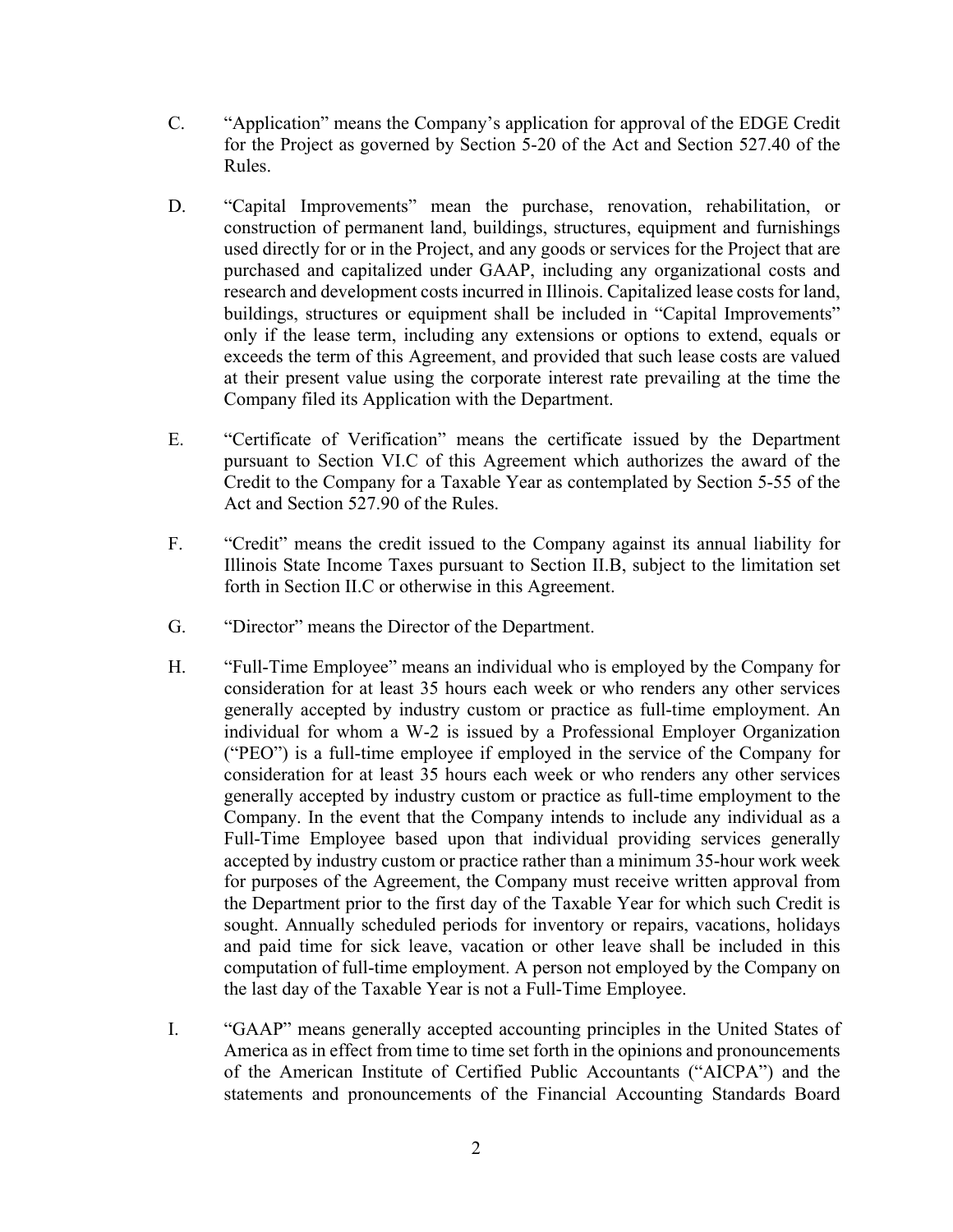("FASB"), or in such other statements by such other entity as may be in general use by significant segments of the accounting profession, which are in effect at the date of this Agreement. "GAAP consistently applied" means GAAP as used and implemented by the Company applied on a consistent basis during the term of this Agreement.

- J. "Illinois State Income Taxes" means all of the taxes imposed against the Company under subsections (a) and (b) of Section 201 of the Illinois Income Tax Act, 35 ILCS 5/101, *et seq*.
- K. "Incremental Income Tax" means the total amount withheld during the taxable year from the compensation of New Employees and, if applicable, Retained Employees under Article 7 of the Illinois Income Tax Act (35 ILCS 5/101, *et seq*.) arising from employment at the Project during the Taxable Year, as reflected on the IRS forms W-2 for each New Employee and Retained Employee.
- L. "New Employee" means a Full-Time Employee first employed by the Company in the Project and who is hired on or after the Effective Date of this Agreement.
	- 1. The term "New Employee" shall not include any of the following:
		- a) an employee of the Company who performs a job that was previously performed by another employee if that job existed for at least six (6) months before hiring the employee;
		- b) an employee of the Company who was previously employed in Illinois by a Related Member (as that term is defined in Section 5.5 of the Act) of the Company and whose employment was shifted to the Company after the Company entered into this Agreement;
		- c) an employee of the Company who was previously employed in Illinois by the Company and whose employment was shifted to the Project after the Company entered into this Agreement; or
		- d) any individual who has a direct or an indirect ownership interest of at least five percent (5%) in the profits, equity, capital, or value of the Taxpayer or a child, grandchild, parent, or spouse, other than a spouse who is legally separated from the individual, of any individual who has a direct or an indirect ownership interest of at least five percent (5%) in the profits, equity, capital, or value of the Company.
	- 2. Notwithstanding the above, an employee shall be considered a New Employee under this Agreement if: (a) the employee performs a job that was previously performed by an employee who was treated under this Agreement as a New Employee and promoted by the Company to another job; or (b) the employee fills a job vacancy that had been continuously vacant for the 184-day period immediately preceding the date of this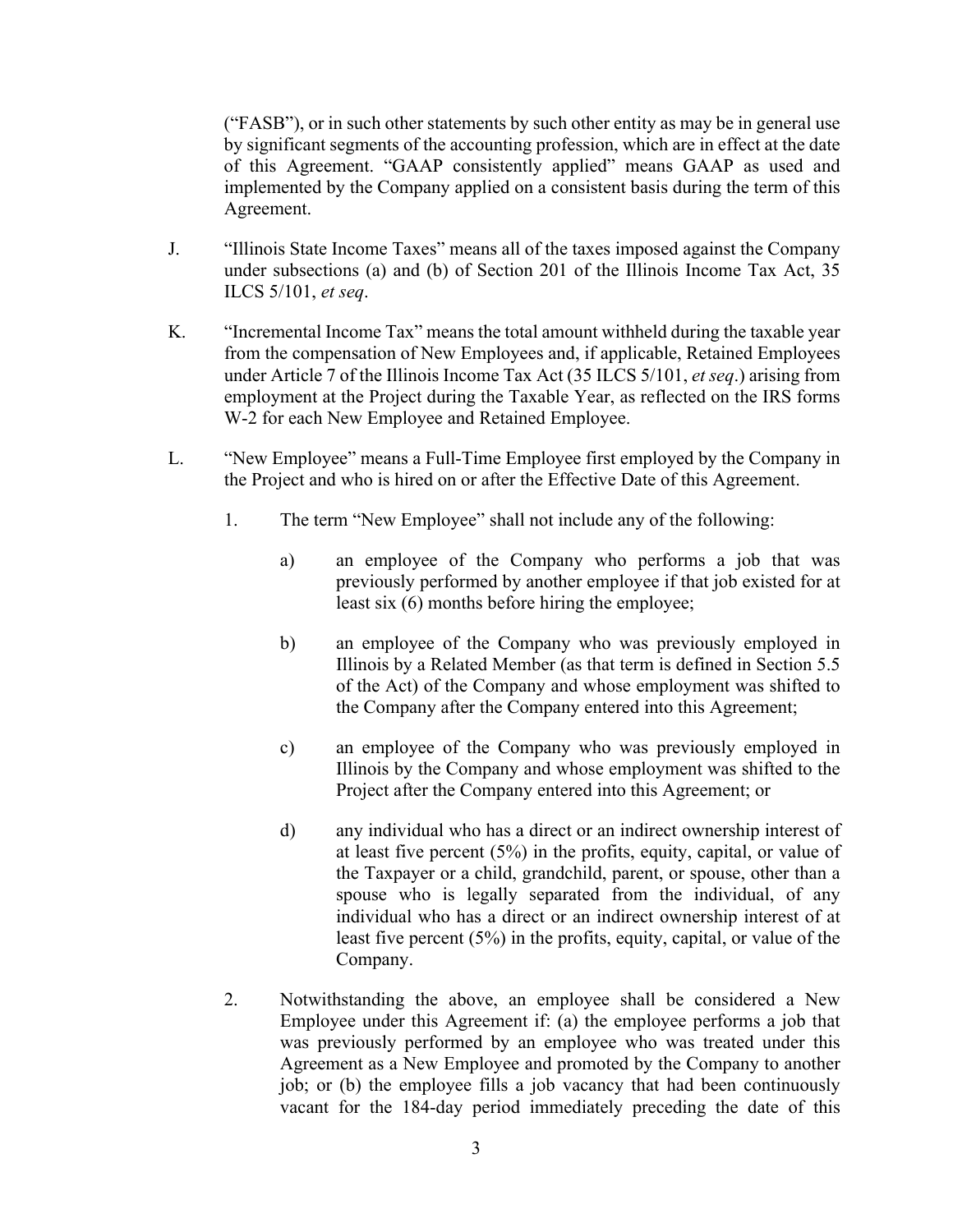Agreement. A job vacancy whose incumbent is on approved leave, is locked out or is on strike is not a vacancy.

- M. "Payroll" shall mean the total salary and wages to be paid in a Taxable Year to a New Employee and Retained Employee.
- N. "Person" means any individual, corporation, partnership, limited liability company, joint venture, association, trust, governmental body or any other entity.
- O. "Placed in Service" means the earlier of (i) when the Project is in a state or condition of readiness and availability for specifically assigned functions or (ii) the last day of the second full Taxable Year after the Effective Date.
- P. "Project" means the for-profit development at the location set forth above in Section E of the Recitals.
- Q. "Project Costs" include all costs incurred or to be incurred by the Company directly related to the Project including, but not limited to, all: (i) Capital Improvements; (ii) infrastructure development costs; (iii) debt service except refinancing of current debt; and (iv) non-capitalized research and development, job training and education, lease, and relocation costs. The value of State or other governmental incentives, including discretionary tax credits, discretionary job training grants, or the interest savings of below market rate loans, shall not be included as Project Costs.
- R. "Related Member" means a person that, with respect to the Taxpayer during any portion of the Taxable Year, is any one of the following:
	- 1. An individual stockholder, if the stockholder and the members of the stockholder's family (as defined in Section 318 of the Internal Revenue Code, 26 U.S.C. § 318) own directly, indirectly, beneficially, or constructively, in the aggregate, at least 50% of the value of the Taxpayer's outstanding stock;
	- 2. A partnership, estate, or trust of any partner or beneficiary, if the partnership, estate, or trust, and its partners or beneficiaries own directly, indirectly, beneficially, or constructively, in the aggregate, at least 50% of the profits, equity, capital, stock, or value of the Taxpayer;
	- 3. A corporation, and any party related to the corporation in a manner that would require an attribution of stock from the corporation to the party or from the party to the corporation under the attribution rules of Section 318 of the Internal Revenue Code, 26 U.S.C. § 318, if the Taxpayer owns directly, indirectly, beneficially, or constructively at least 50% of the value of the corporation's outstanding stock;
	- 4. A corporation and any party related to that corporation in a manner that would require an attribution of stock from the corporation to the party or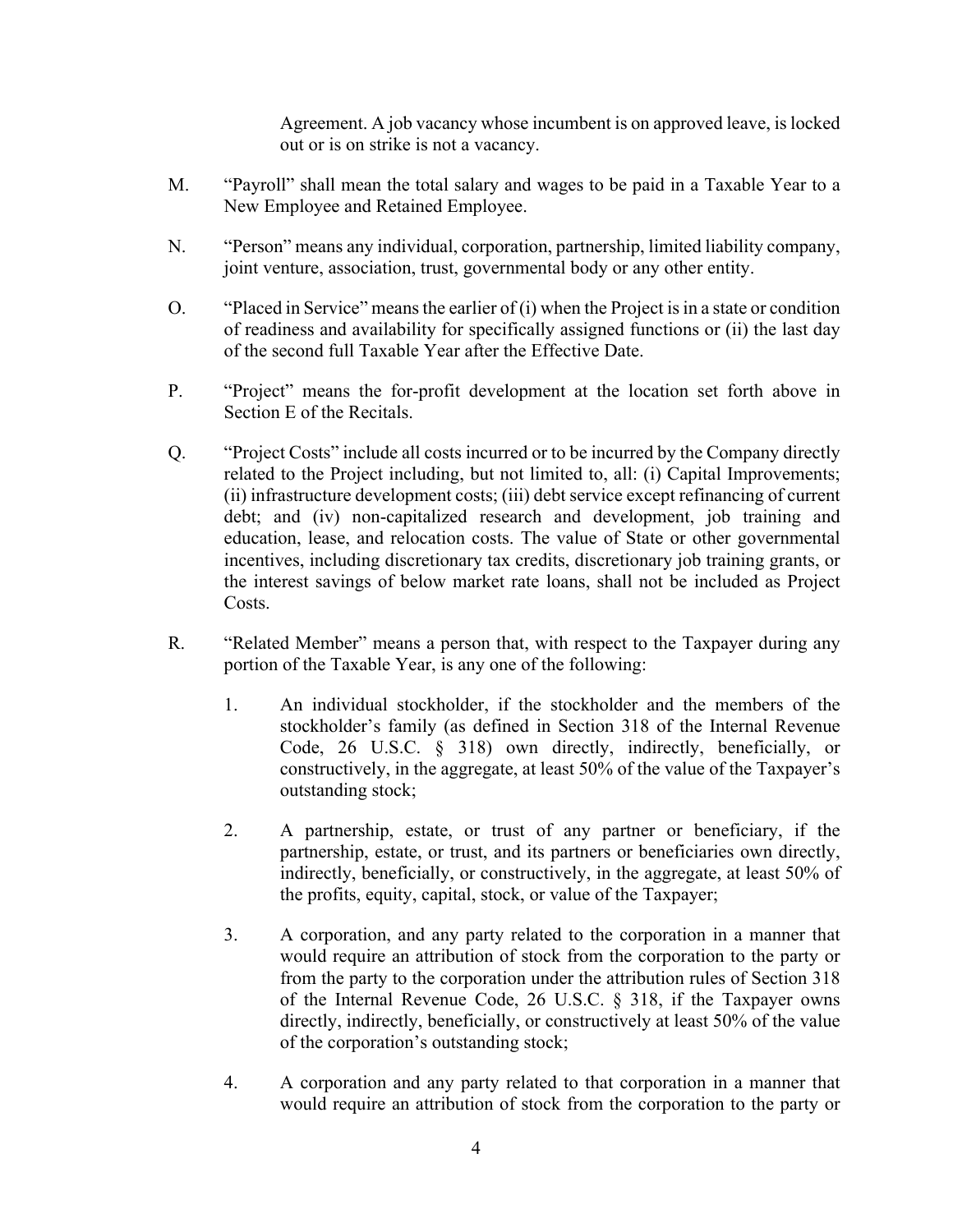from the party to the corporation under the attribution rules of Section 318 of the Internal Revenue Code, 26 U.S.C. § 318, if the corporation and all such related parties own in the aggregate at least 50% of the profits, equity, capital, stock, or value of the Taxpayer; or

- 5. A person to or from whom there is attribution of stock ownership in accordance with Section 1563(e) of the Internal Revenue Code (26 U.S.C. § 1563), except, for purposes of determining whether a person is a Related Member under this paragraph, twenty percent (20%) shall be substituted for five percent (5%) wherever five percent (5%) appears in Section 1563(e) of the Internal Revenue Code.
- S. "Retained Employee" means a Full-time Employee currently employed by the Company who continues to be employed during the term of this Agreement whose job duties are directly and substantially related to the Project. For purposes of this definition, "directly and substantially related to the Project" means at least twothirds (2/3) of the employee's job duties must be directly related to the Project and the employee must devote at least two-thirds (2/3) of his or her time to the Project. The term "Retained Employee" does not include any individual who has a direct or an indirect ownership interest of at least five percent (5%) in the profits, equity, capital, or value of the Taxpayer, or a child, grandchild, parent, or spouse, other than a spouse who is legally separated from the individual, of any individual who has direct or indirect ownership interest of at least five percent (5%) of the profits, equity, capital or value of the Company.
- T. "Rules" means the Department's rules promulgated under the Act, 14 Illinois Administrative Code, Subtitle C, Chapter I, Part 527, Section 527.10, *et seq*.
- U. "Taxable Year" means any twelve (12) month consecutive accounting period for keeping records and reporting income and expenses. A Taxable Year shall mean a period beginning on January 1 and ending on December 31 if measured on a calendar year, or any other twelve (12) consecutive month period ending on the last day of any month except December. The foregoing does not preclude the Company from seeking a Credit for a short or stub Taxable Year in the event that either: (a) the Company was not in existence for an entire Taxable Year or (b) the Company changed its accounting period.
- V. "Training Costs" means reasonable costs incurred to upgrade the technological skills of Full-Time Employees in Illinois and includes: curriculum development; training materials (including scrap product cost); trainee domestic travel expenses; instructor costs (including wages, fringe benefits, tuition and domestic travel expenses); rent, purchase or lease of training equipment; and other usual and customary training cots. "Training costs" do not include, except where the Company receives prior written approval of the Department, costs associated with travel outside the United States, wages and fringe benefits of employees during periods of training, administrative costs related to Full-Time Employees of the Taxpayer, or amounts paid to an affiliate of the Company.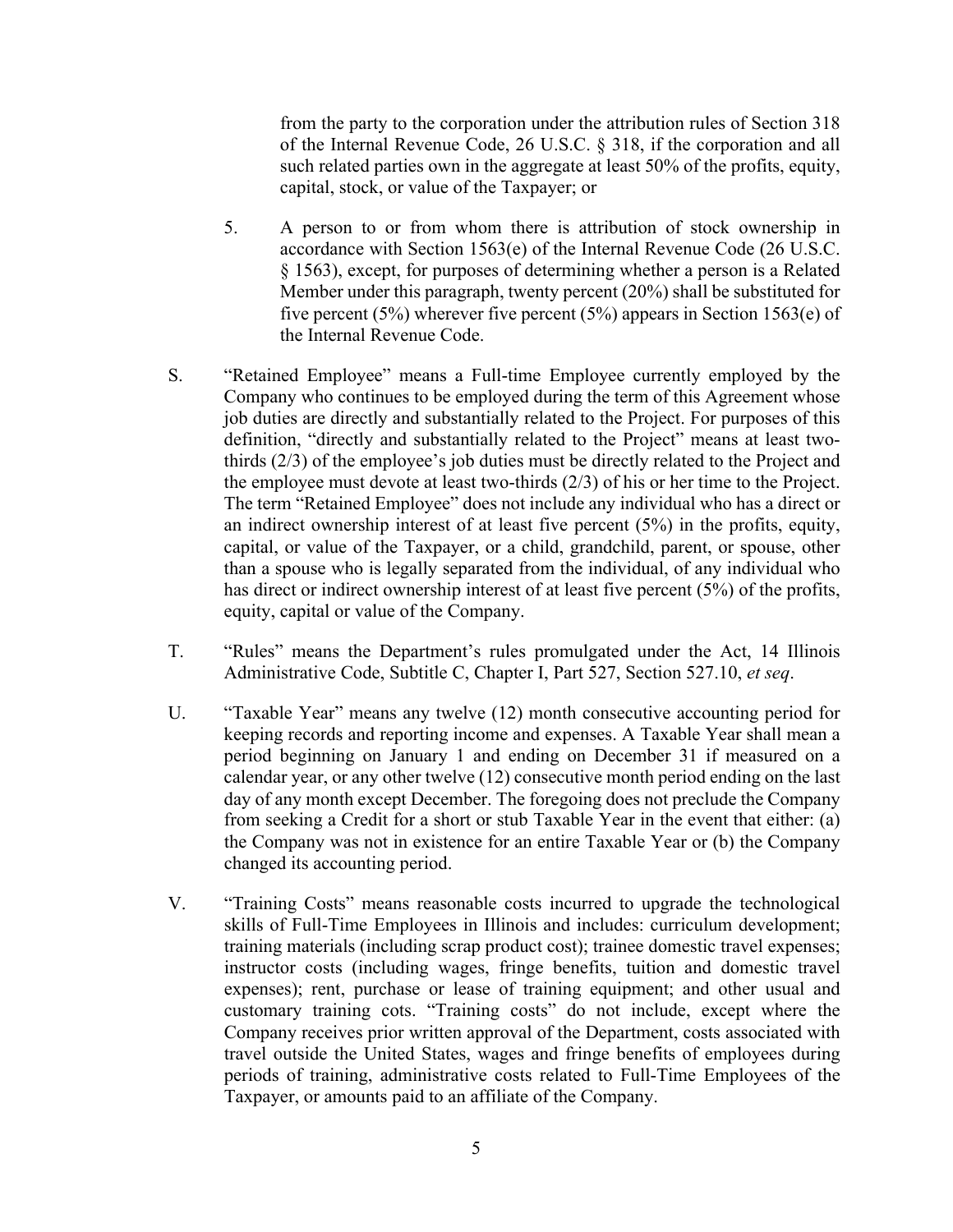- W. "Underserved Area" means a geographic area that meets one or more of the following conditions as determined by the Department: (1) the area has a poverty rate of at least twenty percent (20%) according to the latest federal decennial census; (2) seventy-five percent (75%) or more of the children in the area participate in the federal free lunch program according to the most recent reported statistics from the State Board of Education; (3) at least twenty percent (20%) of the households in the area receive assistance under the Supplemental Nutrition Assistance Program ("SNAP") according to the most recent reported statistics; or (4) the area has an average unemployment rate, as determined by the Illinois Department of Employment Security, that is more than one hundred twenty percent (120%) of the national unemployment average, as determined by the United States Department of Labor, for a period of at least two (2) consecutive calendar years preceding the date of the application.
- X. "Unused Credit" means for any Taxable Year, the amount of Credit granted under Section II.B that the Company cannot or does not use to offset its Illinois State Income Taxes for that Taxable Year.
- Y. "Wrongfully Exempted Illinois State Income Taxes" means any such Taxes not paid by the Company during such time as there exists an Event of Default described in Section VII.

#### **II. THE EDGE TAX CREDIT**

- A. Award. The Department hereby awards, subject to the terms and conditions of this Agreement, a Credit for the Company against its Illinois State Income Taxes imposed for a Taxable Year on or after January 1, 2021 in the amount and for the duration set forth in Sections II.B through II.D.
- B. Amount. The amount of the annual Credit awarded to the Company shall, subject to the limitations contained in Section II.C and otherwise set forth in this Agreement, be equal to the following:
	- 1. Unless otherwise determined by the Department, the annual Credit shall be equal to the lesser of: (1) the sum of (a) fifty percent (50%) of the Incremental Income Tax attributable to New Employees; which must be above the Project baseline of zero (0) and the statewide baseline of fiftyfour (54) existing Full-Time Employees at the Project and (b) ten percent (10%) of the Training Costs of New Employees; or (2) one hundred percent (100%) of the Incremental Income Tax attributable to New Employees above the Project baseline of zero (0) and the statewide baseline of fiftyfour (54) existing Full-Time Employees. The total amount of New Employees for which Credit may be awarded shall not exceed one hundred percent (100%) more than the total New Employees committed to under Section IV.C(i) hereof, including as amended, in effect as of the first day of the Taxable Year for which a Credit is sought by the Company. By way of example, if the Company commits to the creation of 50 new full-time jobs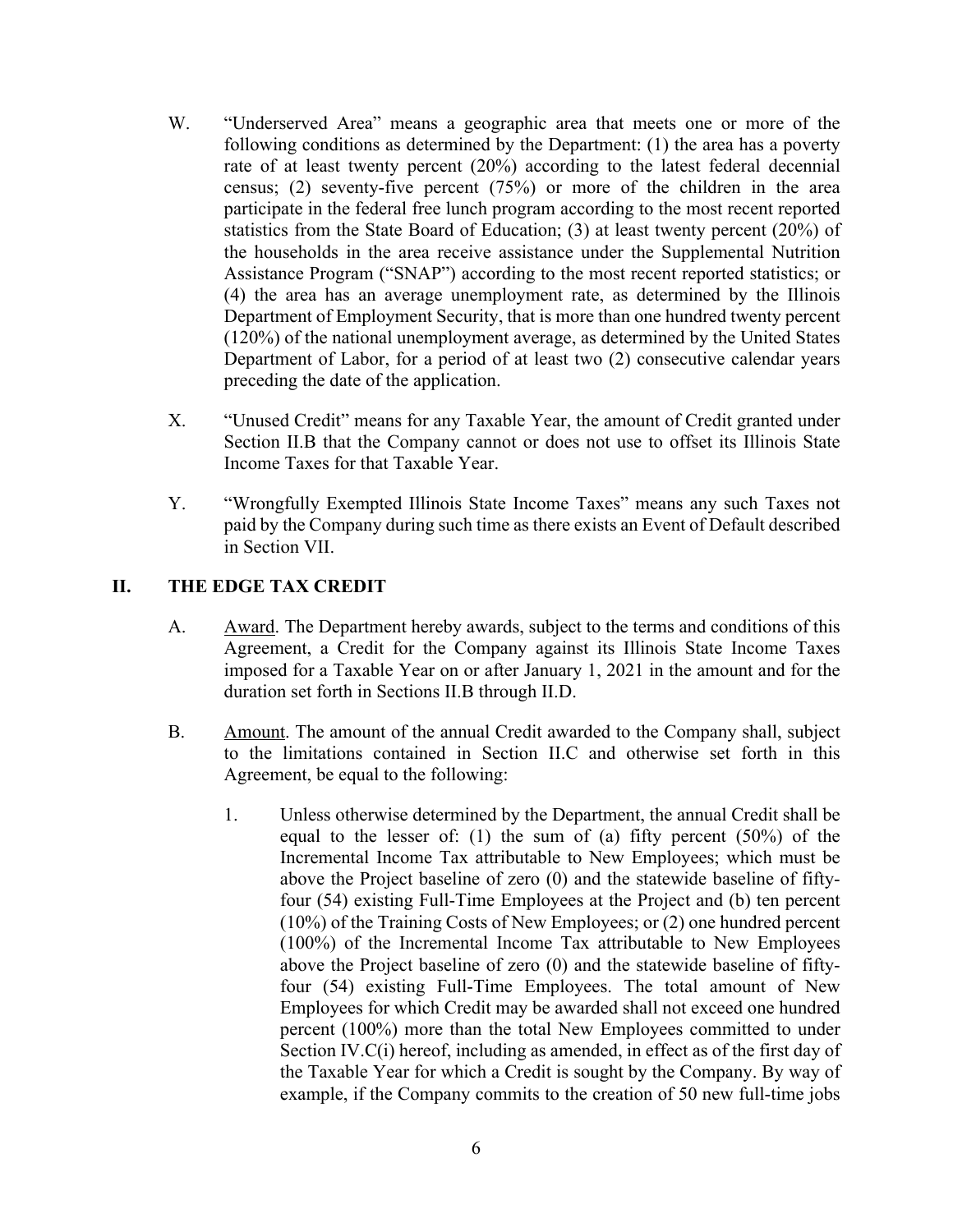under Section IV.C(i), the maximum number of New Employees for the purposes of calculating the Incremental Income Tax and the annual Credit would be 100 New Employees. The Company may request an amendment to increase the minimum number of New Employees committed to under Section IV.C(i) to take effect in a new Taxable Year. Such request shall be submitted within 90 days prior to the end of the Taxable Year for which Credit is sought on such increased commitment. The Department's agreement to such an amendment shall not be unreasonably withheld so long as the Company is in compliance with the terms of this Agreement.

- 2. If the Department exercises its discretion to award Credits for Retained Employees as set forth in Section IV.D, then the maximum amount of the annual Credit may be increased by twenty-five percent (25%) of the Incremental Income Tax attributable to Retained Employees at the Project; provided, however, that, in order to receive the increased benefit contemplated by this subsection II.B(ii), the Company must provide the additional evidence required under Section 5-25(b)(3) of the Act.
- C. Limitations on Annual Credit. The amount of the annual Credit for a Taxable Year shall not exceed any of the following:
	- 1. the Incremental Income Tax attributable to the Project for that Taxable Year;
	- 2. the Company's Illinois State Income Taxes for that Taxable Year;
	- 3. when aggregated with all prior Credits issued to the Company under this Agreement, the total amount of Project Costs incurred by the Company during the term of this Agreement as of the last day of the Taxable Year for which a Credit is sought by the Company;
	- 4. the total amount of Credits allowed to the Company in all Taxable Years shall not exceed the total amount of Project Costs incurred by the Company during the term of this Agreement; and
	- 5. one hundred percent (100%) more than the total New Employees committed to under Section IV.C(i) in effect as of the first day of a Taxable Year for which a Credit is sought by the Company.
- D. Duration. The first Taxable Year for which the Company may claim the Credit shall be the first Taxable Year in which the Project is Placed in Service, and the total number of Taxable Years for which the Company shall receive the Credit under this Agreement shall be ten (10) years from the date the Project is Placed in Service.
- E. Relocation. Notwithstanding anything in this Agreement to the contrary, the Company shall not be entitled to the Credit with respect to any jobs that the Company relocates from one site in Illinois to another site in Illinois as determined by the Department. Moreover, the Company shall not be entitled to the Credit with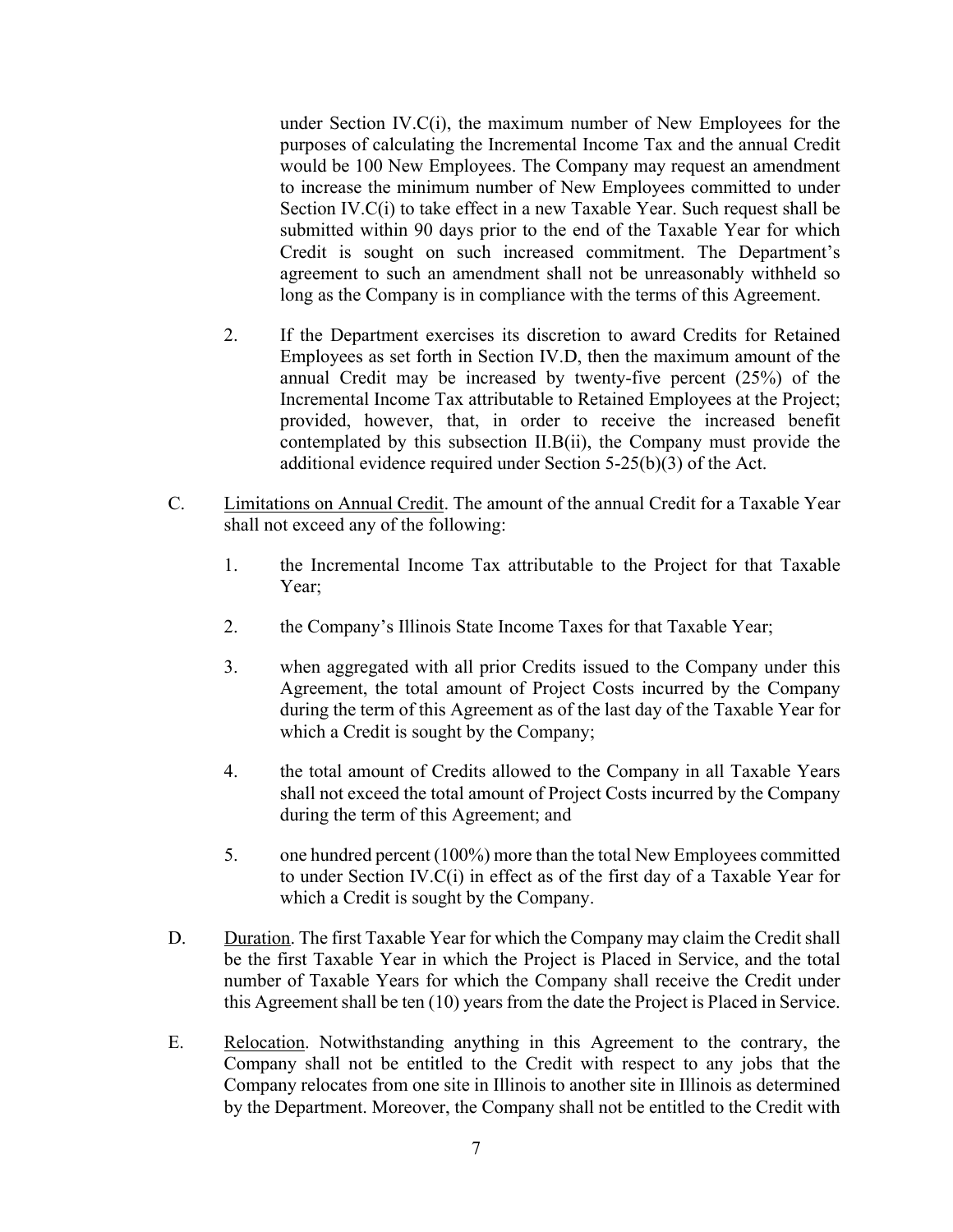respect to any jobs resulting from acquisition, merger or any similar combination with another entity where such jobs existed in Illinois at the time of such acquisition, merger or similar combination.

F. Carryforward. Pursuant to Section 211(4) of the Illinois Income Tax Act, the Company may carryforward any Unused Credit and apply it to its Illinois State Income Taxes imposed in the five (5) Taxable Years following the Taxable Year in which there is Unused Credit so long as the Company is in compliance with the terms and conditions of this Agreement, and subject to the limitations on the total amount of Credits for all Taxable Years, as set forth in Sections IV.B through IV.D.

## **III. TERM OF AGREEMENT**

- A. Base. This Agreement shall commence upon the Effective Date and shall continue in effect until terminated in accordance with Section III.B, provided that the total number of Taxable Years under this Agreement shall not exceed ten (10) years from the date the Project is Placed in Service.
- B. Termination. This Agreement shall terminate upon any of the following:
	- 1. the expiration of the Credit in accordance with Section II.D;
	- 2. an Event of Default by the Company has occurred pursuant to Section VII and the Department determines to permanently revoke the Company's Credit pursuant to Section VIII;
	- 3. the mutual consent of the Company and the Department;
	- 4. the Company's election to terminate the Project and this Agreement; or
	- 5. if at no time during the five (5) year period beginning on the Effective Date has the Company met the investment, job creation, or job retention requirements specified in Section IV or sought a Credit pursuant to the provisions of Section VI.

## **IV. COMPANY COVENANTS**

The Company hereby covenants to do the following:

A. Description of Project. The Company shall complete the Project as a for-profit business located at 1 North State Street, Chicago, Illinois 60602, and containing the following characteristics:

Braze, Inc. is experiencing significant growth in its customer engagement platform and is expanding their workforce and lease space by approximately 30,000 square feet. The project will include capital costs of which will consist of in lease payments over ten (10) years discounted at three percent (3%)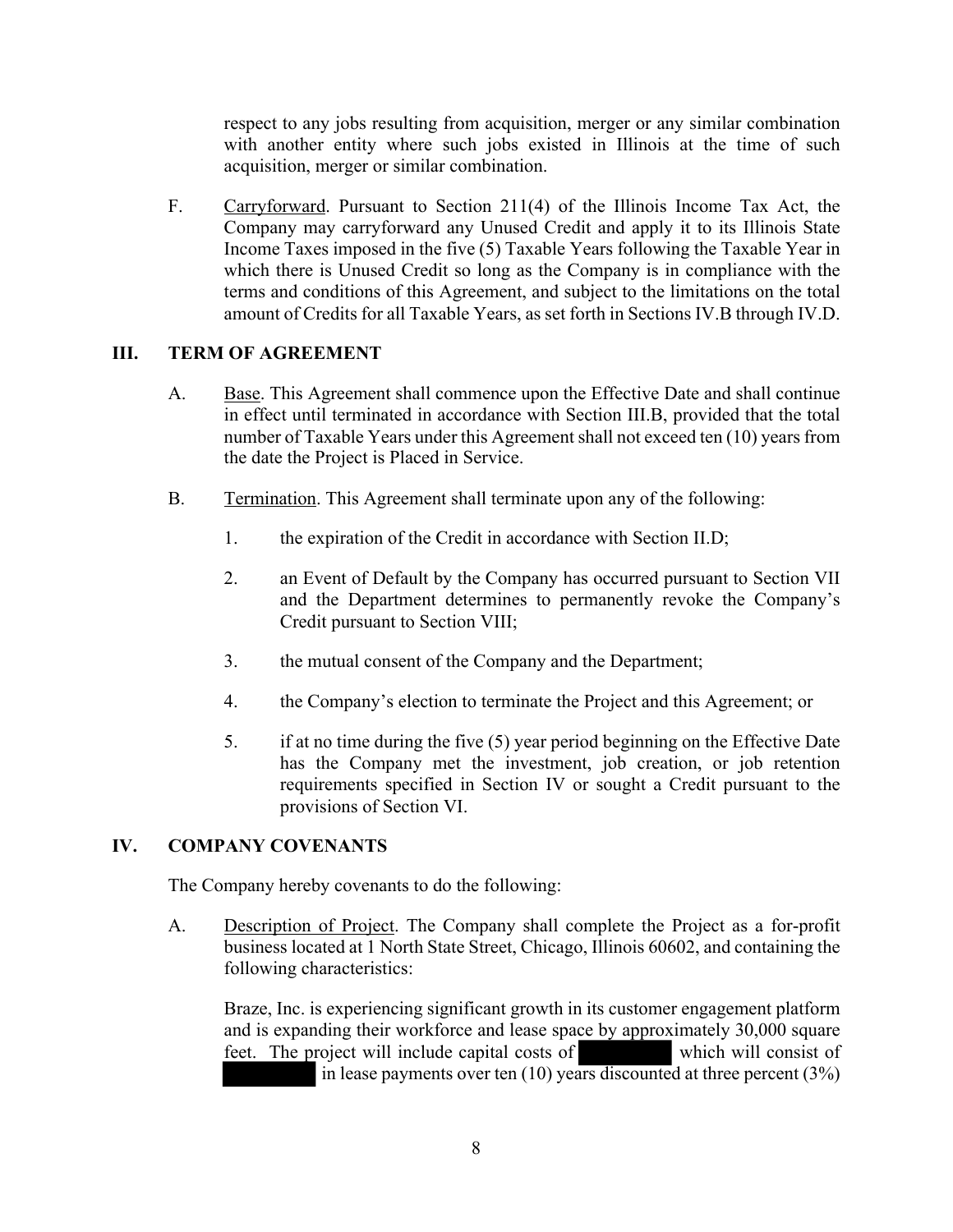for a net present value (NPV) of . The company had considered Austin, Texas for the expansion project.

- B. Investment. Subject to the limitations on Credit set forth in Section II.C, the minimum dollar amount of Capital Improvements which the Company shall make with respect to the Project shall be
- C. New Employees. (i) The minimum number of New Employees associated with the Project shall be seventy-five (75) Full-Time Employees by November 4, 2023. The new Full-Time Employees will be above the Project baseline of zero (0) and the statewide baseline of fifty-four (54) existing Full-Time Employees; and (ii) the Occupation and Payroll of each New Employee shall be substantially as set forth in the Schedule of New Employees as attached hereto as Exhibit A.
- D. Retained Employees. (i) The minimum number of Retained Employees associated with the Project shall be zero (0); and (ii) the Occupation and Payroll of each Retained Employee shall be substantially as set forth in the Schedule of Retained Employees as attached hereto as Exhibit B.
- E. Project Start-Up. The Project shall be Placed in Service by the Company, and the requirements of Sections IV.B through IV.D shall be met, by the end of the second full Taxable Year after the Effective Date. At all times after the Effective Date, upon reasonable notice, the Department shall have the right to inspect the Project and any aspect thereof, including without limitation the plans and specifications, construction and physical plant, equipment, and other attributes of the Project.
- F. Maintenance of Operations. The Company shall maintain operations at the Project for a minimum of ten (10) years beginning on the date the Project is Placed in Service. In addition to any other rights the Department may have under the terms of this Agreement, in the event that the Company discontinues of operations at the Project, such discontinuation may subject the Company to certain statutory provisions, including:
	- 1. Pursuant to the Corporate Accountability for Tax Expenditures Act, 20 ILCS 715, *et seq.*, a discontinuance of operations at the Project during the five-year period after the beginning of the first Taxable Year for which the Department issues a Certificate of Verification shall result in all Credits taken by the Company during such five-year period being deemed Wrongfully Exempted Illinois State Income Taxes and shall subject said Wrongfully Exempted Illinois State Income Taxes to the forfeiture provisions of Section VIII.D hereof.
	- 2. Pursuant to Section 5-65 of the Act, discontinuance by the Company of operations at the Project during the term of this Agreement with the intent to terminate operations in the State of Illinois shall result in all Credits taken by the Company being deemed Wrongfully Exempted Illinois State Income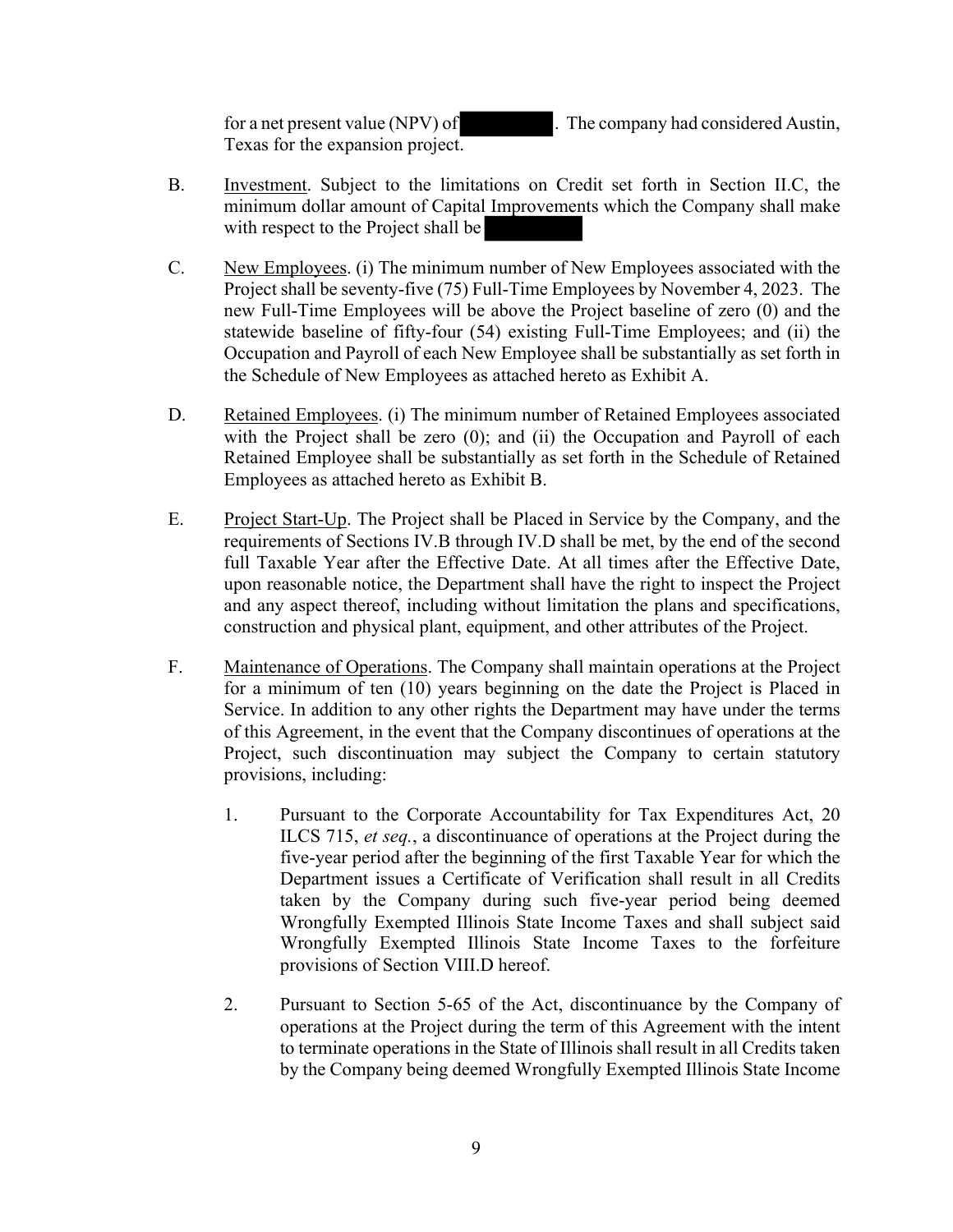Taxes and shall subject said Wrongfully Exempted Illinois State Income Taxes to the forfeiture provisions of Section VIII.D hereof.

- G. Project Costs. Simultaneously with the execution of this Agreement, the Company shall disclose to the Department all of the Project Costs which the Company seeks to include for purposes of determining the limitation of the amount of the Credit pursuant to Section 5-30 of the Act and provide to the Department a Schedule of Project Costs in the form as attached hereto as Exhibit C.
- H. Authorizations. The Company upon written request by the Department shall issue any necessary authorization to the appropriate federal, state or local authority for the release of information concerning the Project filed with any governmental agencies, with the information requested to include, but not be limited to, financial reports, tax returns or records relating to the Company or the Project.
- I. Books and Records. The Company shall at all times keep proper books of record and accounts of the Project in accordance with GAAP consistently applied with the books, records or papers relating to the Project or this Agreement in the custody or control of the Company open for inspection, audit and copying by the Department upon reasonable notice.
- J. Reporting. The Company shall submit progress reports in the format and in the timeframe required by the Department. On or before the date the Project is Placed in Service, the Company shall provide the Department with copies of any and all (i) executed agreements for the purchase of land and/or buildings, for building construction or renovation, and for rental or lease of any real property, and (ii) the Company's certification of Project Costs incurred with respect to the Project. For each Taxable Year after the Project is Placed in Service, the Company shall deliver a written report to the Department stating the following: (i) the number of New Employees and Retained Employees for the Taxable Year; (ii) the Incremental Income Tax attributable to the New Employees and Retained Employees; (iii) the Payroll associated with the New Employees and Retained Employees; (iv) the amount of Capital Improvements for the Project; (v) the total Payroll for the Project; (vi) the detail of the total Project Costs for the Project, including the amount of Capital Improvements; and (vii) any other information the Department requests in advance ("Annual Reports"). By April 15th of each taxable year in which the Company claims a Credit, the Company must also submit to the Department the reports required pursuant to Sections 57 and 58 of the Act.
- K. Verification. The Company hereby grants the Department the authority to verify with any appropriate State agencies, including without limitation the Department of Revenue and the Department of Employment Security, any information disclosed by the Company to the Department in connection with the Company's Application, in the Annual Reports, or otherwise in connection with this Agreement.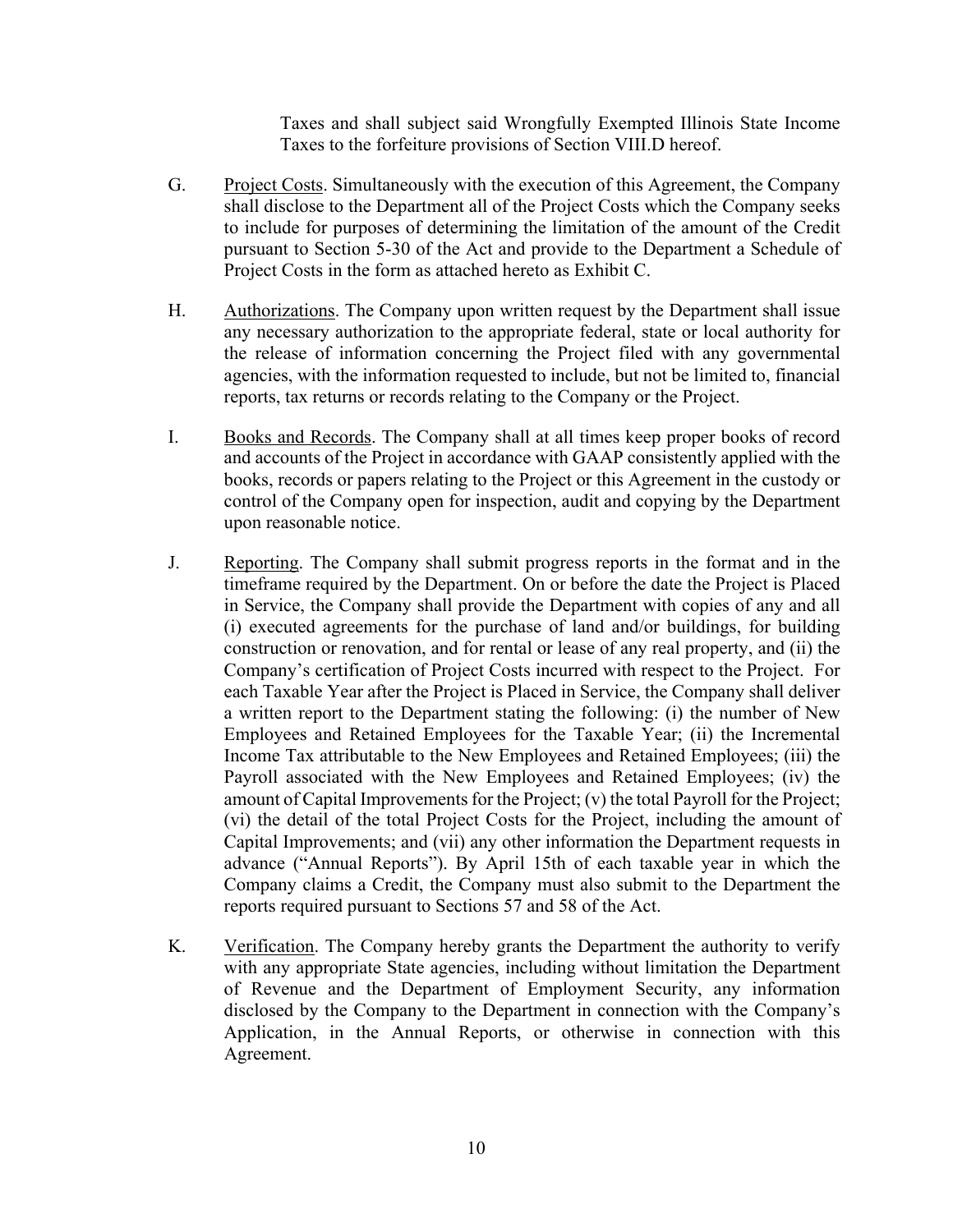- L. Notice to the Department. The Company shall report in writing to the Department any of the following events not more than 30 days after the occurrence of such event: (i) the Company makes or receives a proposal for the transfer to a successor taxpayer of its obligation to pay Illinois State Income Taxes; (ii) the number of New Employees falls below the number set forth in Section IV. $C(i)$ ; (iii) if applicable, the amount of Retained Employees falls below the number set forth in Section IV.D(i); (iv) the Company's total employee headcount in Illinois falls below the baseline set forth in Section IV. $C(i)$ ; (v) the amount of the Payroll for New Employees falls below the amount set forth in Section IV.C(ii); (vi) if applicable, the amount of the Payroll for Retained Employees falls below the amount set forth in Section IV.D(ii); (vii) the amount of Capital Improvements falls below the amount set forth in Section IV.B; (viii) the Company intends to no longer maintain operations at the Project; (ix) the Project will not be Placed In Service in the time frame established in Section IV.E; (x) any of the Company's representations and warranties set forth in Section V are no longer true and correct; or (xi) the Company has defaulted on any of its obligations under any grant, loan or other agreement with the State of Illinois or any governmental entity within the State of Illinois.
- M. Legal Compliance. The Company agrees to comply with all applicable federal, state and local laws, rules, regulations and ordinances, including all applicable environmental laws, with respect to the Project and this Agreement.

## **V. COMPANY REPRESENTATIONS AND WARRANTIES**

The Company hereby represents and warrants the following is true and correct and shall remain true and correct at all times during the term of this Agreement:

- A. Organization of Company. The Company, a corporation duly organized, validly existing and in good standing under the laws of the State of Delaware and the Company is legally qualified to transact business in Illinois. The Company has full power and authority to own or lease and to operate and use its assets and to carry on its business at the Project. There is no pending or threatened proceeding for the dissolution, liquidation, insolvency, or rehabilitation of the Company.
- B. Information Submitted. All of the information the Company has submitted to the Department, including the information contained in or submitted with the Company's Application, was at the time of delivery of such information and still is and will continue to be true and accurate. All accounts, books, ledgers and other records of the Company have been fully, properly and accurately kept and completed in all material respects, and there are no material inaccuracies or discrepancies of any kind contained therein.
- C. Authority to Bind.
	- 1. This Agreement has been duly authorized, executed and delivered by the Company and is the legal, valid and binding obligation of the Company enforceable in accordance with its terms. The signatory for the Company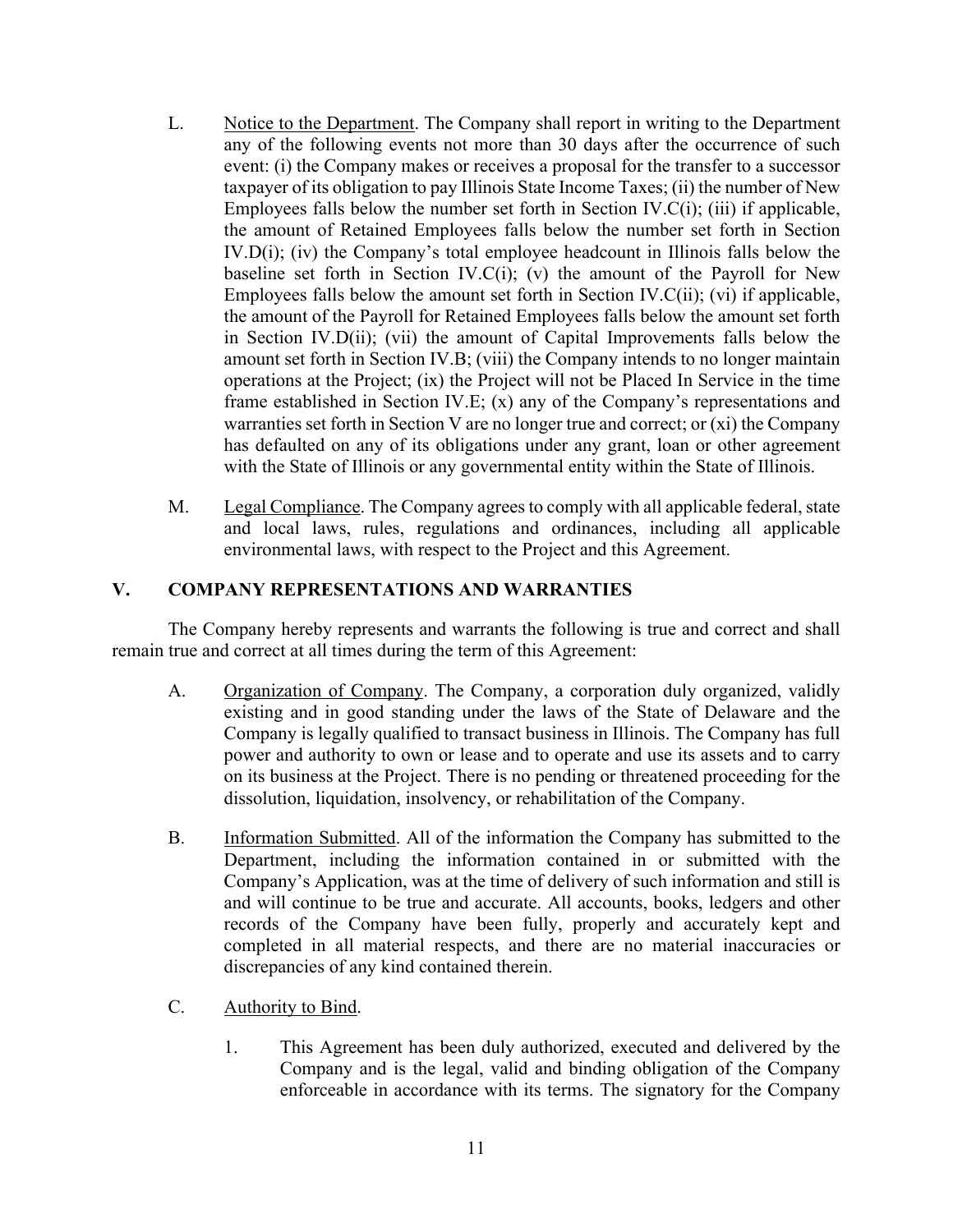represents that he or she has been duly authorized to execute this Agreement on behalf of the Company.

- 2. The Company has full power and authority to execute, deliver and perform this Agreement and any ancillary documents and to perform its respective obligations thereunder, and to consummate the transactions contemplated hereby. The Company has taken all actions necessary to authorize the execution and delivery of this Agreement, the performance of its respective obligations hereunder and the consummation of the transactions contemplated hereby.
- D. No Violation. The execution and delivery of this Agreement and any ancillary documents, the performance by the Company of its obligations hereunder and the consummation by the Company of the transactions contemplated by this Agreement will not: (i) contravene any provision of the articles of incorporation or bylaws of the Company; (ii) violate or conflict with any law, statute, ordinance, rule, regulation, decree, writ, injunction, judgment or court order of any governmental body or of any arbitration award which is either applicable to, binding upon or enforceable against the Company; (iii) conflict with, result in any breach of, or constitute a default (or an event which would, with the passage of time or the giving of notice or both, constitute a default) under any other agreement which is applicable to, binding upon or enforceable against the Company; or (iv) require the consent, approval, authorization or permit of, or filing with or notification to, any governmental body, any court or tribunal or any other Person.
- E. Governmental Permits. The Company does, or will prior to the date the Project is Placed in Service, own, hold or possess all licenses, franchises, permits, privileges, immunities, approvals and other authorizations from a governmental body which are necessary to entitle it to own or lease, operate and use its assets located at the Project and to carry on and conduct its business at the Project, including, but not limited to, all required permits or licenses from any state or local governmental agencies and any required certifications from local or national boards or agencies indicating that the business of the Project is being conducted lawfully (herein collectively called "Governmental Permits"). The Company has performed its obligations under each Governmental Permit, or will when Governmental Permits are issued, and no event has occurred or condition or state of facts exists which (i) constitutes, or after notice or lapse of time or both, would constitute a breach or default under any such Governmental Permit, or (ii) permits, or after notice or lapse of time or both, would permit revocation or termination of any such Governmental Permit, or which might adversely affect in any material respect the rights of the Company under any such Governmental Permit. No notice of cancellation, of default or of any dispute concerning any Governmental Permit, or of any event, condition or state of facts described in the preceding sentence, has been received by, or is known to, the Company.
- F. No Violation, Litigation or Regulatory Action.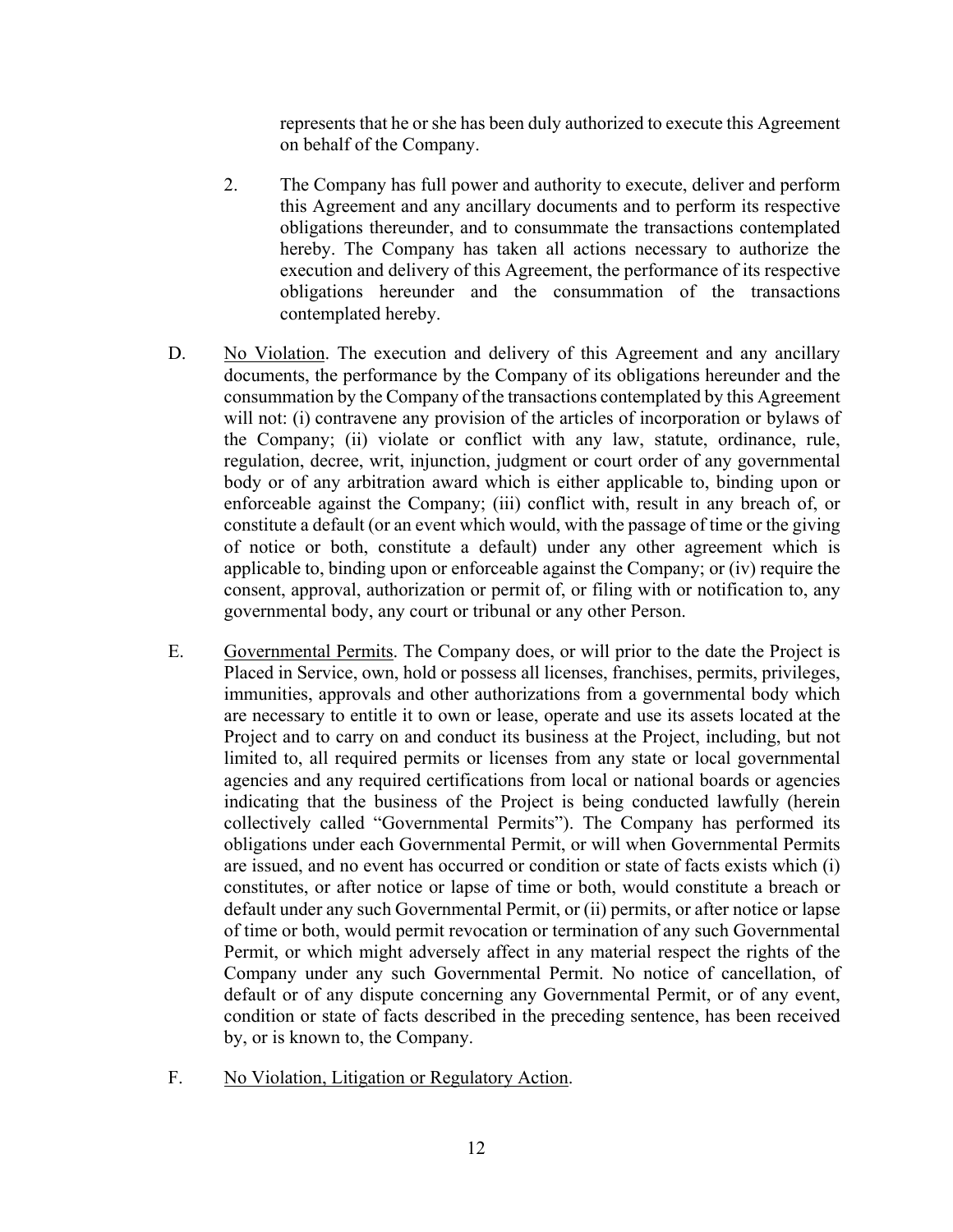- 1. The Company has complied in all material respects with all requirements of any laws or court orders, which are applicable to the business and assets of the Project.
- 2. There are no lawsuits, claims, suits, proceedings or investigations pending or, to the knowledge of the Company, threatened against or affecting the Company in respect of the assets or the business of the Project nor, to the knowledge of the Company, is there any basis for any of the same, and there is no lawsuit, suit or proceeding pending in which the Company is the plaintiff or claimant which relates to the business or assets of the Project.
- 3. There is no action, suit or proceeding pending or, to the knowledge of the Company, threatened which questions the legality or propriety of the transactions contemplated by this Agreement.
- 4. There has been no investigation conducted or charges, complaints or actions brought by the State of Illinois or any governmental body within the State of Illinois (including the Federal government) with respect to the Company or its officers and directors.
- 5. The Company and its officers and directors have not been the subject of any criminal investigations or charges.
- 6. The Company would not have Placed in Service the Capital Improvements and created or retained the requisite number of New Employees and Retained Employees without the benefits of the Credit. Proof of this shall include, but is not limited to, correspondence, financial plans and prospectuses, internal memoranda and other written documentation demonstrating the Company would not have taken the actions without the award of the Credit.
- G. No Sexual Harassment Allegations or Complaints. To the knowledge of the Company, in the last five (5) years and at all times during the term of this Agreement, there have been no founded allegations of sexual harassment against any individual in that person's capacity as an officer or senior employee of the Company. A "senior employee" shall mean a person having supervisory responsibility for at least ten (10) employees, and "founded allegation" shall include, but not be limited to a finding by an internal investigative process, an arbitrator or mediator, a governmental entity or tribunal authorized to investigate claims of sexual harassment, or a court of competent jurisdiction.

## **VI. ISSUANCE AND RETENTION OF CREDIT**

- A. **Initial Issuance.** To obtain the Credit for the first Taxable Year, the Company shall do the following on or before 90 days after the end of the first Taxable Year:
	- 1. The Company shall notify the Department on the form attached hereto as Exhibit D (or substantially similar to such form) when all of the following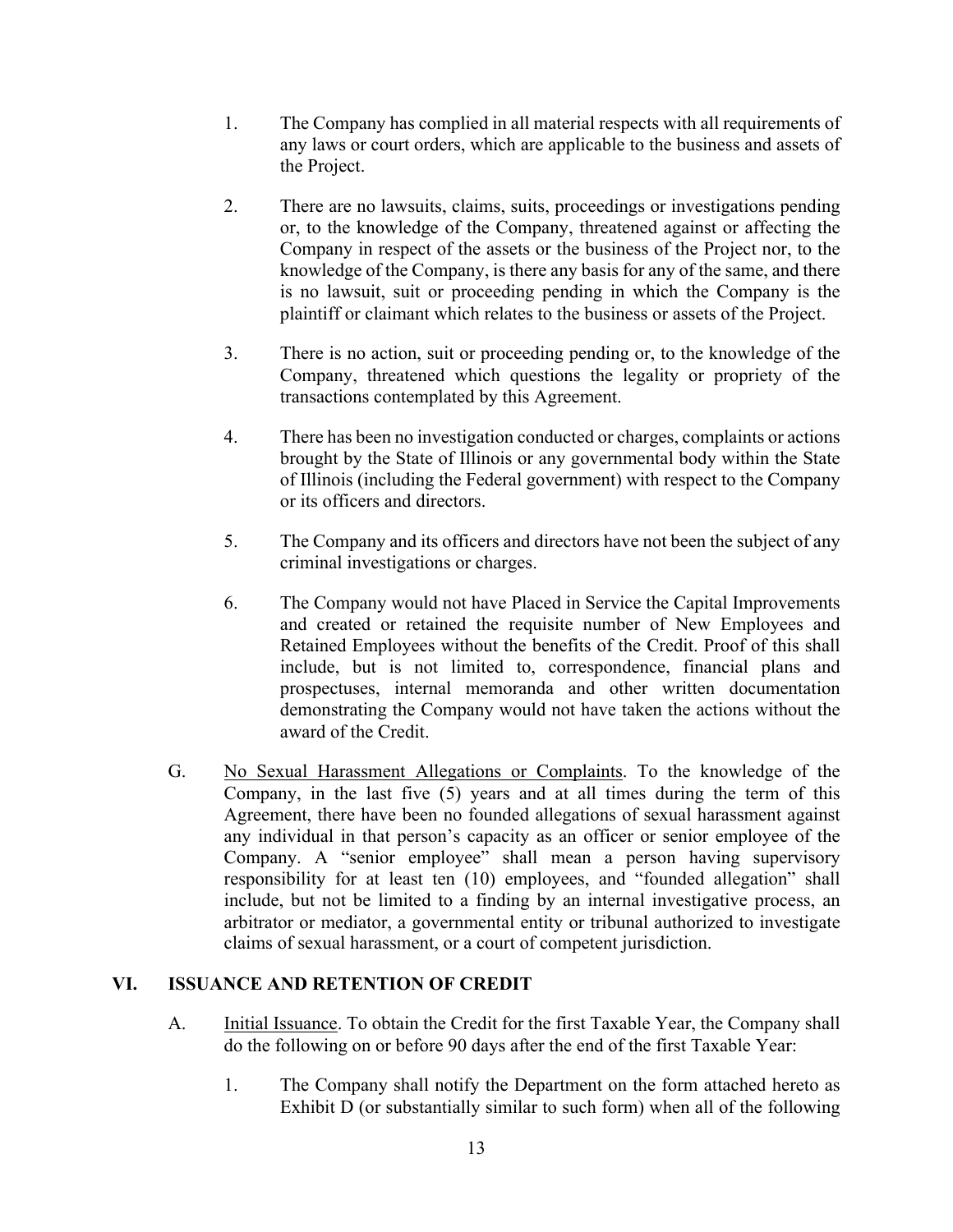has occurred: (a) the Project has been Placed in Service; (b) the Capital Improvements required by Section IV.B have been made; (c) the New Employees have been hired, including satisfying the applicable Payroll and Occupation obligations, as required by Section IV.C; and (d) if applicable, the minimum number of Retained Employees have been retained by the Company, including satisfying the applicable Payroll and Occupations obligations, as required by Section IV.D.

- 2. The Company shall provide to the Department proof as required by the Department, including but not limited to a certified attestation by the Company, payroll records and an audit performed by an independent, licensed certified public accounting firm, that the Company has done all of the following prior to the end of the first Taxable Year:
	- a) made the Capital Improvements specified in Section IV.B;
	- b) hired the New Employees specified in Section IV.C, accompanied by the information substantially in the form set forth in Exhibit E;
	- c) if applicable, retained the Retained Employees specified in Sections IV.D, accompanied by the information substantially in the form set forth in Exhibit E; and
	- d) achieved the level of Payroll in Illinois specified in Section IV.C(ii) and, if applicable, Section IV.D(ii) accompanied by the information substantially in the form set forth in Exhibit E.
- B. Subsequent Issuances. To obtain the Credit for subsequent Taxable Years, the Company shall provide to the Department on or before 45 days after the end of each Taxable Year for which the Company seeks a Credit, such proof as required by the Department, including but not limited to a certified attestation by the Company that the Company has done all of the following:
	- 1. maintained operations at the Project for the entire Taxable Year;
	- 2. maintained the number of New Employees specified in Section IV.C(i), accompanied by the information substantially in the form set forth in Exhibit E;
	- 3. if applicable, retained the Retained Employees specified in Sections IV.D, accompanied by the information substantially in the form set forth in Exhibit E;
	- 4. maintained the Occupations and Payroll of the New Employees specified in Section IV.C(ii) and, if applicable, Section IV.D(ii), accompanied by the information substantially in the form set forth in Exhibit E; and
	- 5. remained in compliance with the terms and conditions of this Agreement.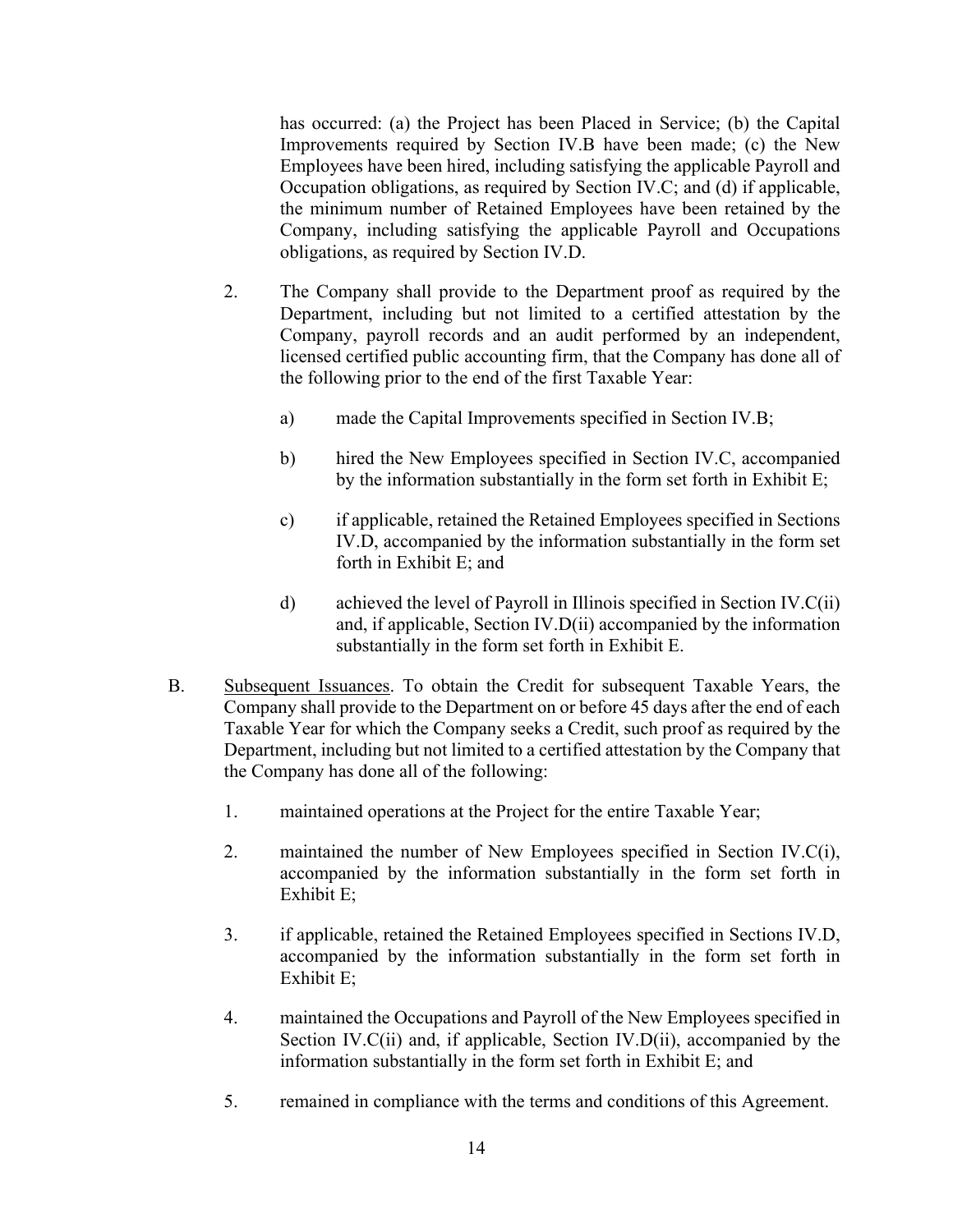- C. Certificate of Verification. Within 60 days after the Department's receipt from the Company of the items described in Section VI.A or VI.B and any other materials reasonably requested by the Department, and so long as the Company is in compliance with the terms and conditions of this Agreement at the time of issuance of the Certificate of Verification, the Department shall provide the Company with a Certificate of Verification which indicates the amount of the Credit issued to the Company and the Taxable Year for which the Credit was issued. In the event that the Company fails to submit the reports required by 35 ILCS  $10/5-57 \& 5-58$ , the Company may not receive a Certificate of Verification under Section VI.A or VI.B unless, and until, such reports are submitted to the Department.
- D. Department of Revenue. The Company shall submit to the Illinois Department of Revenue a copy of the Director's Certificate of Verification for each Taxable Year that the Company claims the Credit, provided that the failure to submit a copy of the Certificate with the Company's annual return filed for Illinois State Income Taxes shall not invalidate a claim for a Credit.

## **VII. EVENTS OF DEFAULT BY THE COMPANY**

Any one or more of the following occurrences shall constitute an Event of Default by the Company under this Agreement:

- A. The Company's violation of or noncompliance with any of its covenants set forth in Section IV.
- B. Any of the Company's representations and warranties set forth in Section V or otherwise herein or in the Company's Applications or submissions to the Department was at the time of execution of this Agreement, or is at any time during the term of this Agreement, false or misleading in any material respect.
- C. The Company's failure to comply with any of the conditions set forth in Section VI.
- D. The Company's breach of any other terms or conditions of this Agreement.
- E. The Company's default under any other grant, loan or other agreement with the State of Illinois or any governmental entity in the State of Illinois.
- F. The institution of any bankruptcy, foreclosure, receivership, assignment for the benefit of creditors or any other proceedings indicating that the Company may be insolvent or unable to continue as a going concern.

#### **VIII. REVOCATION AND SUSPENSION OF CREDIT**

A. Once the Project has been Placed in Service, if the number of New Employees or Retained Employees is less than the minimum number set forth in Sections IV.C and IV.D, the allowance of the Credit shall be automatically suspended and the Company will be ineligible to receive any Certificate of Verification until the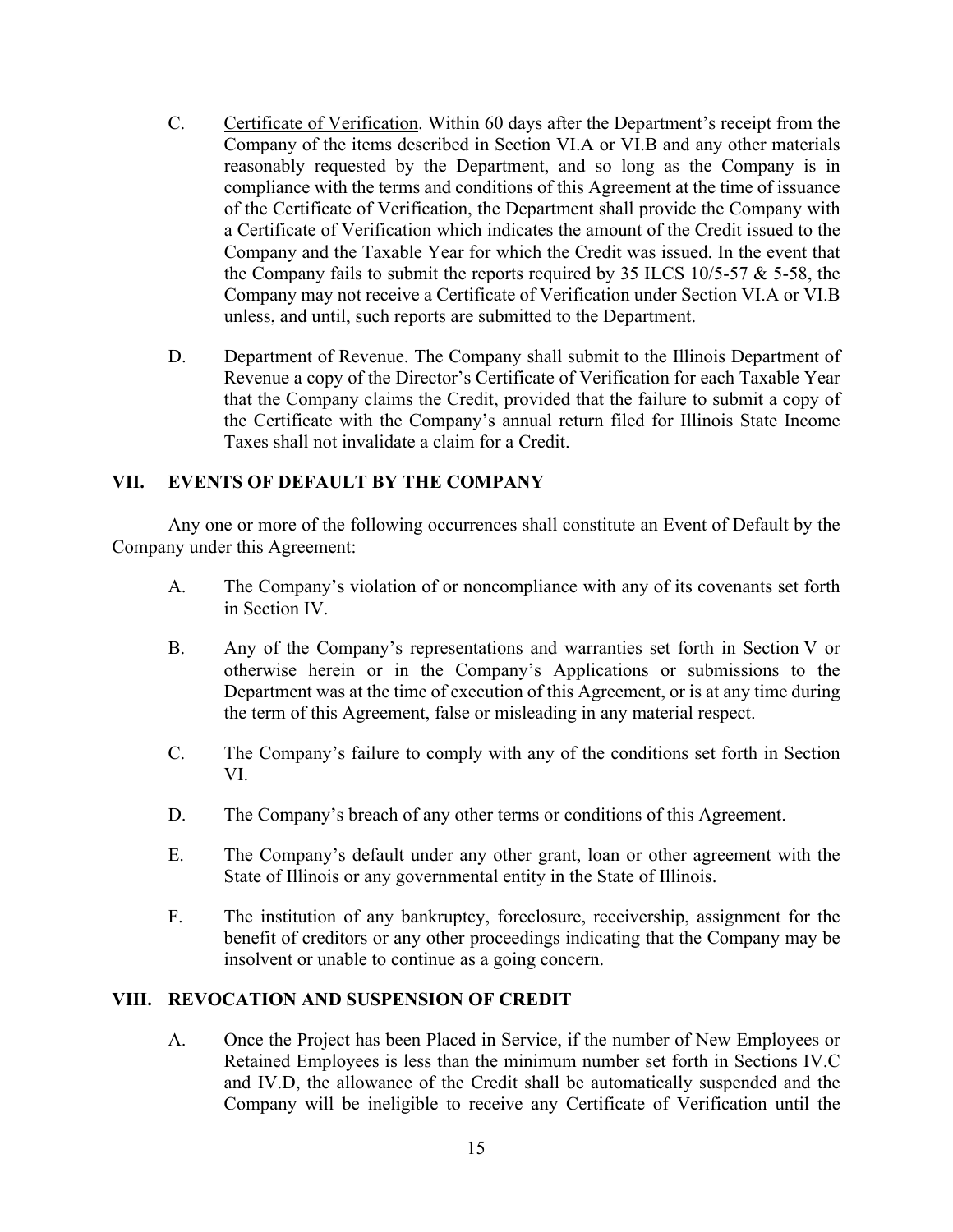number of New Employees and Retained Employees equals or exceeds the number set forth in Sections IV.C and IV.D. In the event of automatic suspension under this Section VIII.A, the Department shall notify the Illinois Department of Revenue of such automatic suspension as well as the effective date of such suspension.

- 1. Unless the Company disputes that it is in noncompliance with the minimum employment levels in Sections IV.C and IV.D, the Company acknowledges and agrees that any right to an administrative hearing pursuant to the Illinois Administrative Procedure Act, 5 ILCS 100/1-1, *et seq*. (the "APA"), is waived.
- 2. An automatic suspension will be lifted upon a showing by the Company that it has returned to compliance with the minimum employment levels in Sections IV.C and IV.D, and the Department shall notify the Illinois Department of Revenue of the lifting of an automatic suspension.
- B. Subject to Section VIII.A, if there is an Event of Default by the Company under Section VII, the Director shall provide written notice to the Company of the alleged Event of Default and allow the Company an opportunity to request a hearing under the provisions of the APA. If, after notice and any hearing, the Director determines that an Event of Default exists, the Company shall have sixty (60) days to cure the Event of Default, failing which, the Director shall issue to the Illinois Department of Revenue notice to that effect, stating the Noncompliance Date pursuant to Section 5-65 of the Act. If the Company does not request a hearing or the Event of Default cannot be cured, the Department is not obligated to provide the Company with an opportunity to cure the Event of Default.
- C. The Department shall notify the Company in writing that it is subject to revocation or suspension. Such notice shall include the reason for revocation or suspension, except in the case of an uncontested automatic suspension, and inform the Company of the opportunity to request a hearing pursuant to Section 527.100 of the Rules. The hearing will be commenced within thirty (30) days of the Company's submission of a petition for hearing in accordance with 56 Ill. Admin. Code 2605.80, unless otherwise stipulated by the Parties. Notwithstanding anything in the APA to the contrary, the Company shall carry the burden of proof in any noncompliance hearing and will be required to show that it is entitled to the Credit. To the extent this provision conflicts with the APA, the Parties waive the conflicting APA provision as authorized by 5 ILCS 100/10-70.
- D. Following revocation or suspension, the Department shall contact the Director of the Illinois Department of Revenue who shall bring proceedings against the Company to recover Wrongfully Exempted Illinois State Income Taxes, and the Company shall comply in all respects with the demands made by the Illinois Department of Revenue in such proceedings to promptly repay to the Illinois Department of Revenue any Wrongfully Exempted Illinois State Income Taxes and obtaining any other relief available.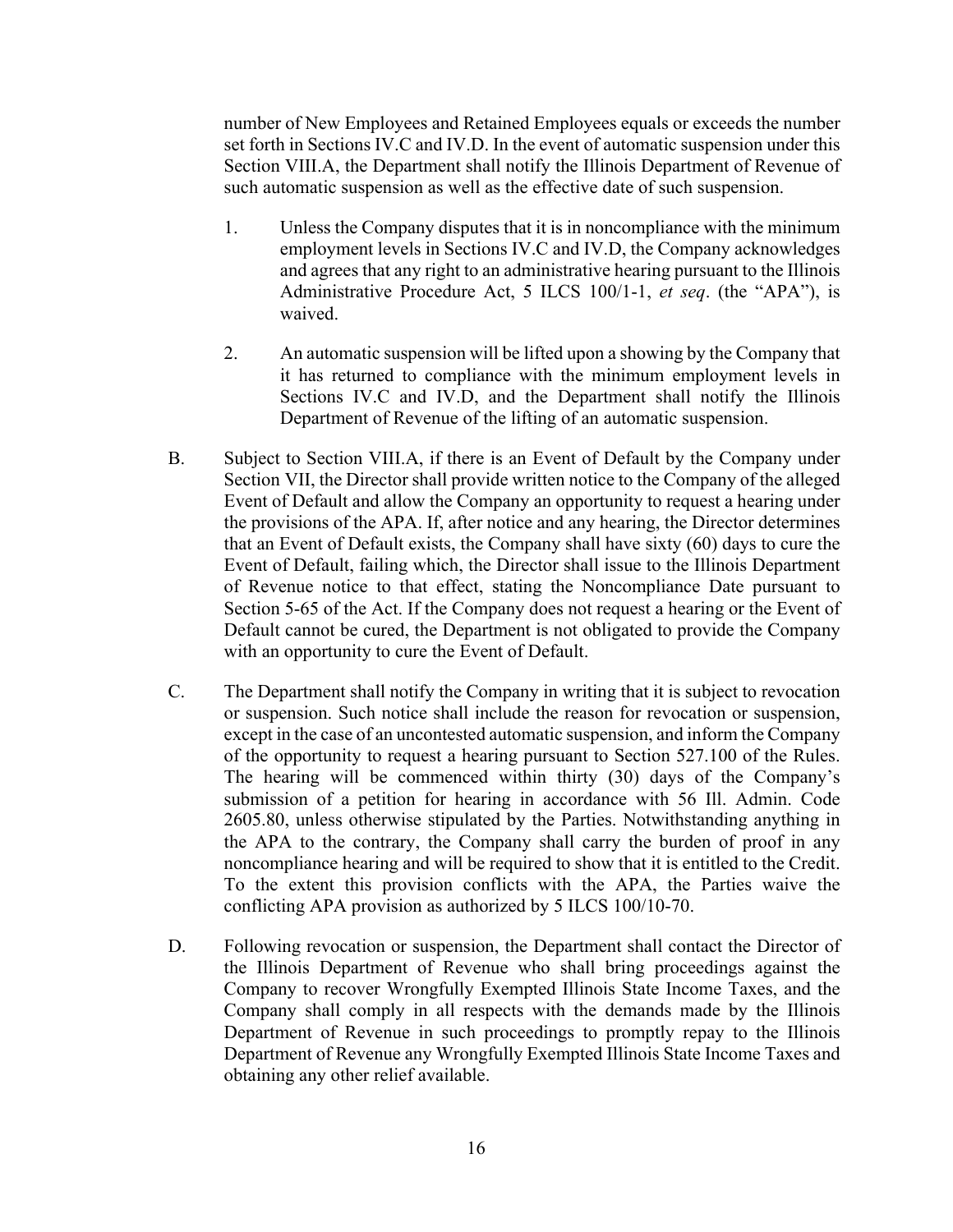#### **IX. CONFIDENTIALITY**

- A. Generally. As provided in Section 5-90(a) of the Act, any documentary materials or data made available or received by the Department or any agent or employee of the Department shall be deemed confidential and shall not be deemed public records to the extent that the materials or data consists of trade secrets, or confidential proprietary commercial or financial information regarding the operation or competitive position of the business conducted by the Company.
	- 1. Each party agrees, to the extent permissible by law, that it will treat in confidence all documents, materials and other information which it shall have obtained regarding the other party during the course of the negotiations leading to the consummation of the transactions contemplated hereby, the investigation provided for herein and the preparation of this Agreement and other related documents (whether obtained before or after the date of this Agreement).
	- 2. Such documents, materials and information shall not be communicated to any third Person (other than counsel, accountants, officers or advisors of the parties); *provided, however*, that the obligation of each party to treat such documents, materials and other information in confidence shall not apply to any information which: (i) is or becomes available to such party from a source other than such party; (ii) is or becomes available to the public other than as a result of disclosure by such party or its agents; (iii) is required to be disclosed under applicable law or judicial process, but only to the extent it must be disclosed; or (iv) such party reasonably deems necessary to disclose to obtain any of the consents or approvals contemplated hereby.
- B. Public Access to this Agreement.
	- 1. Notwithstanding anything in this Agreement to the contrary, this Agreement (except for the signatories' signatures and, to the extent not known to the public, the Company's planned Capital Improvements and Project Costs and any anticipated wages information reflected in any of the Exhibits, hereafter collectively referred to as "Confidential Information") is considered a public record for the purposes of the Illinois Freedom of Information Act, 5 ILCS 140/1, *et seq*. The Department, in furtherance of its commitment to transparency and in compliance with Section 5-50 of the Act, will make this Agreement accessible via the Department's public website, with any references to the Confidential Information redacted, as early as two (2) business days following the last dated signature to this Agreement.
	- 2. The Department may also make portions of reports submitted pursuant to Section VI and any Certificates of Verification available to the public, with Confidential Information redacted.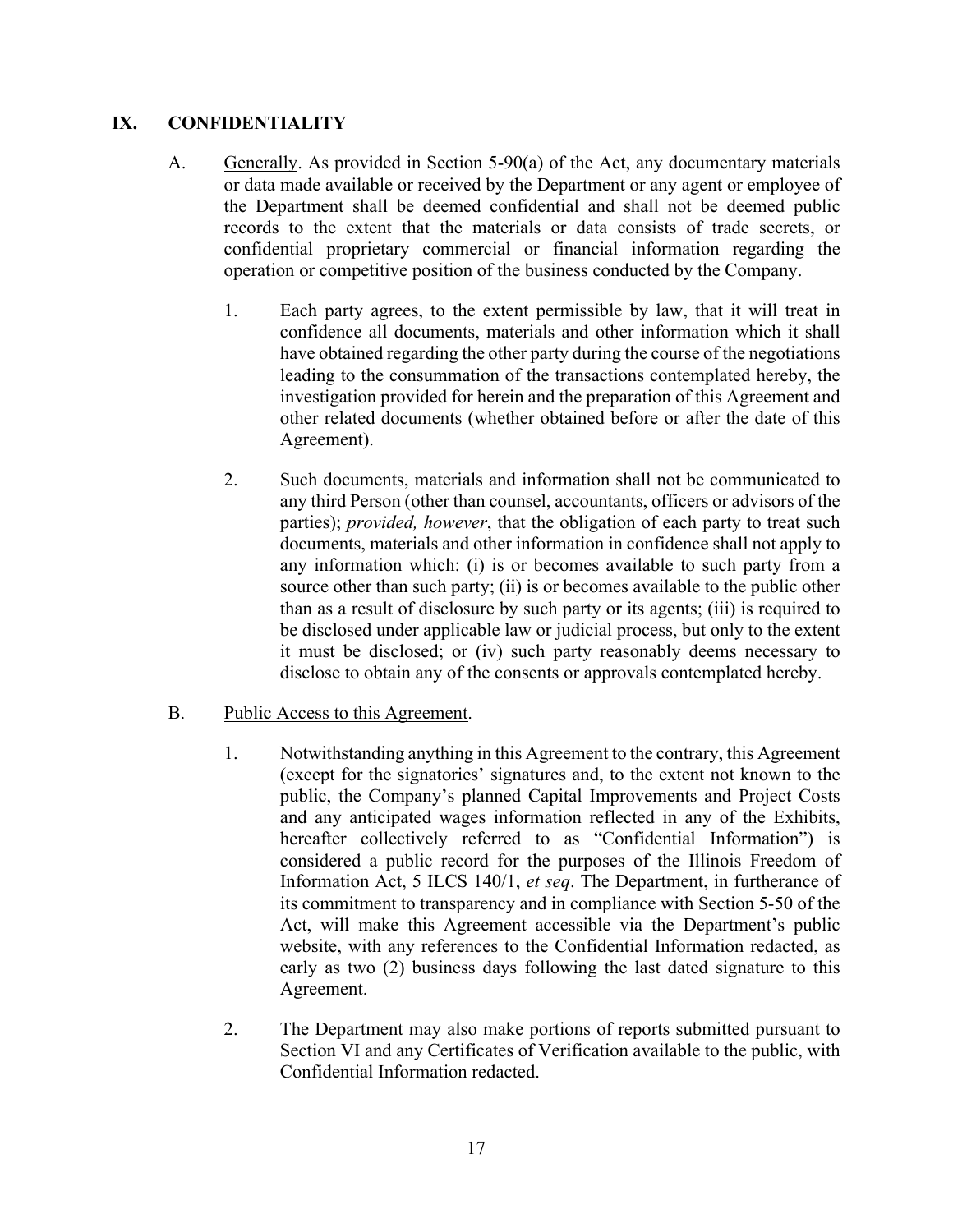#### **X. INDEMNIFICATION**

- A. Generally. The Company agrees to indemnify, defend and hold harmless the State of Illinois, the Department, the Illinois Department of Revenue and their agents, officers and employees (the "Indemnitees") from any and all damages, losses, expenses, liabilities, claims and suits, including court costs, reasonable attorneys' fees and other expenses, caused by any act or omission of the Company and/or its subcontractors, agents, officers and employees, including any reasonable attorneys' fees and costs incurred by the Department as a result of the Company's breach or alleged breach of any of the provisions of this Agreement for third party claim only. The Indemnitees shall not provide any indemnification to the Company.
- B. Notice of Claims. If the Indemnitees (collectively or individually, the "Indemnified Party") seek indemnification hereunder, notice shall be given to the Company (the "Indemnitor") within fifteen (15) days after the Indemnified Party receives notice of a claim that might be subject to indemnification hereunder (a "Claim Notice"), describing in reasonable detail the facts giving rise to any claim for indemnification hereunder and shall include in such Claim Notice (if then known) the amount or the method of computation of the amount of such claim, and a reference to the provision of this Agreement or any agreement, document or instrument executed pursuant hereto or in connection herewith upon which such claim is based; *provided, however*, that failure to give such notice shall not relieve the Indemnitor of its obligations hereunder except to the extent it shall have been prejudiced by such failure.
- C. Amount of Indemnification. After the giving of any Claim Notice pursuant hereto, the amount of indemnification to which the Indemnified Party shall be entitled shall be determined by a final judgment or decree of any court of competent jurisdiction. The judgment or decree of a court shall be deemed final when the time for appeal, if any, shall have expired and no appeal shall have been taken or when all appeals taken shall have been finally determined. The Indemnified Party shall have the burden of proof in establishing the amount of indemnified damages suffered.
- D. Defense of Claims.
	- 1. The Indemnitor shall have the right to undertake, by counsel or other representatives of its own choosing, the defense of any claim against the Indemnified Party.
	- 2. If after receiving the Claim Notice from the Indemnified Party, the Indemnitor shall elect not to undertake such defense, or within a reasonable time after receiving the Claim Notice from the Indemnified Party, shall fail to defend, as required by Section X, the Indemnified Party (upon further written notice to the Indemnitor) shall have the right to undertake the defense, compromise or settlement of such claim, by counsel or other representatives of its own choosing, on behalf of and for the account and risk of the Indemnitor (subject to the right of the Indemnitor to assume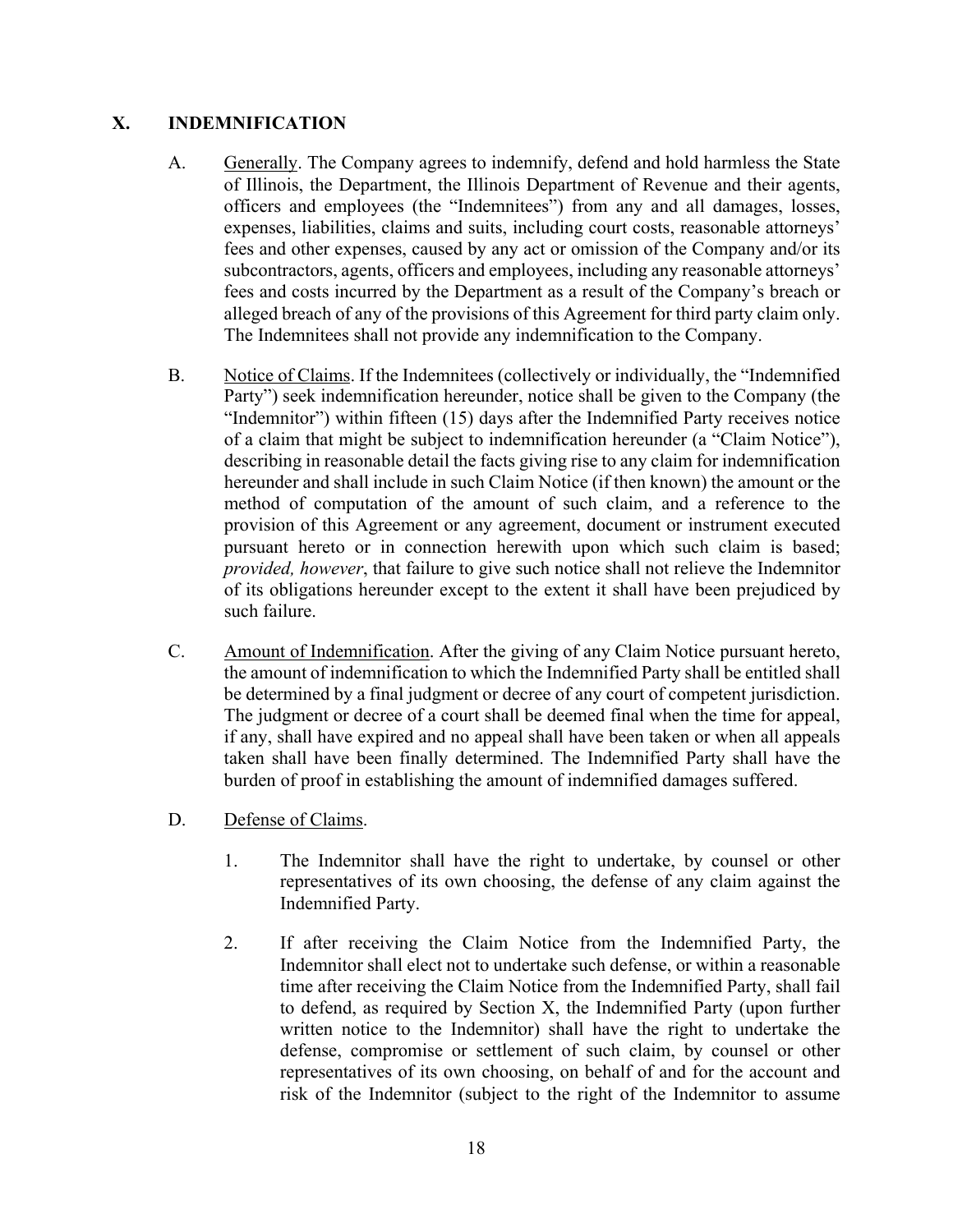defense of such claim at any time prior to settlement, compromise or final determination thereof) at Indemnitor's expense.

3. Anything in this Section X to the contrary notwithstanding: (a) the Indemnified Party shall have the right, at its own cost and expense, to have its own counsel to protect its own interests and participate in the defense, compromise or settlement of the claim; (b) the Indemnitor and the Indemnified Party shall not, without the written consent of the other, settle or compromise any claim or consent to entry of any judgment which does not include as an unconditional term thereof the giving by the claimant or the plaintiff to the Indemnitor of a release from all liability in respect of such claim; (c) the Indemnified Party, by counsel or other representatives of its own choosing and at its sole cost and expense, shall have the right to consult with the Indemnitor and its counsel or other representatives concerning such Claim, and (d) the Indemnitor and the Indemnified Party and their respective counsel shall cooperate with respect to such Claim.

#### **XI. SUPPLIER DIVERSITY REPORTING**

Reporting. Pursuant to the requirements of Public Act 93-0552, the applicant shall submit progress reports in the format provided by Department, in the time frame required by the Department. On or before the Project is Placed In Service, the Company shall provide the Department with copies of any and all (i) executed agreements for the purchase of land and/or buildings, for building construction or renovation, and for rental or lease of any real property, and (ii) the Company's certification of Project Costs incurred with respect to the Project. For each Taxable Year after the Project is Placed In Service, the Company shall deliver a written report to the Department stating the following: (i) the number of New Employees and Retained Employees for the Taxable Year, (ii) the Incremental Income Tax in connection with the New Employees and Retained Employees, (iii) the Payroll associated with the New Employees and Retained Employees; (iv) the amount of the Capital Improvements for the Project, (v) the total Payroll for the Project, (vi) the detail of the total Project Costs for the Project, including amount of Capital Improvements, (vii) on or before April 15th of each year, Company shall submit to Department an annual report containing the information described in subsections (b), (c), (d), and (e) of Section 5-117 of the Public Utilities Act, and (viii) any other information the Department requests in advance ("Annual Reports").

#### **XII. SEXUAL HARASSMENT POLICIES AND REPORTS**

A. The Company shall have written sexual harassment policies that shall include, at a minimum, the following information: (a) the illegality of sexual harassment; (b) the definition of sexual harassment under applicable law; (c) a description of sexual harassment, utilizing examples; (d) the Company's internal complaint process including penalties; (e) the legal recourse, investigative and complaint process available through the Illinois Department of Human Rights and the Illinois Human Rights Commission; (f) direction on how to contact the Illinois Department of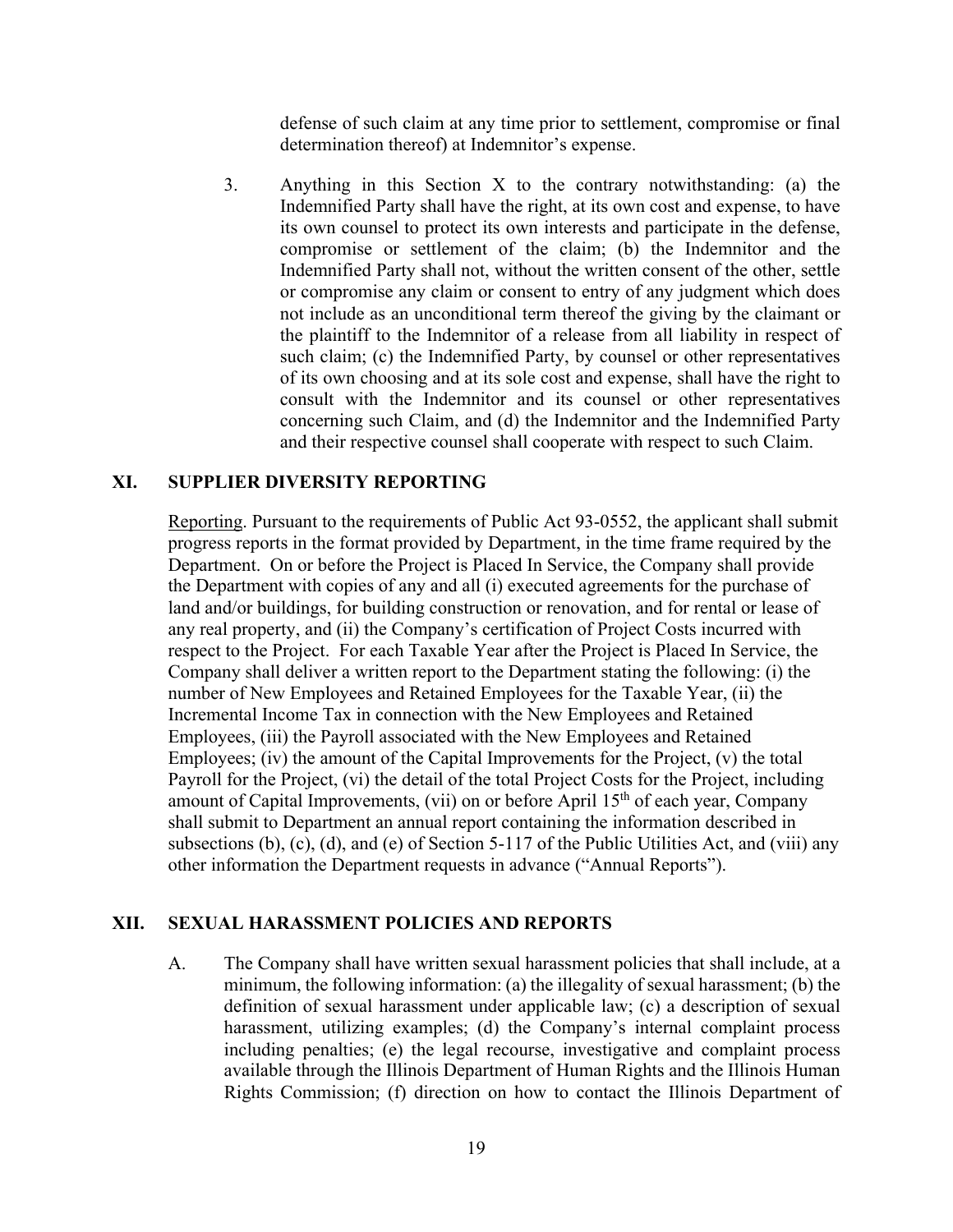Human Rights and the Illinois Human Rights Commission; and (g) protection against retaliation as provided by Section 6-101 of the Illinois Human Rights Act.

- B. A copy of the policies described in Section XII.A shall be provided to the Department upon request.
- C. By April 15th of each taxable year in which the Company claims a Credit, the Company must submit to the Department the report detailing the Company's sexual harassment policy as required by Sections 58 of the EDGE Act.

#### **XIII. ADA COMPLIANCE**

- A. The Americans with Disabilities Act (42 U.S.C. § 12101, *et seq*.) and the regulations thereunder (28 C.F.R. § 35.130) ("ADA") prohibit discrimination against persons with disabilities by the State, whether directly or through contractual arrangements, in the provision of any aid, benefit, or service. As a condition of receiving this Agreement, the Company certifies that services, programs, and activities provided under this Agreement are and will continue to be in compliance with the ADA.
- B. The Company further certifies that all facilities utilized by the Company in the performance of this Agreement comply with State accessibility laws.

#### **XIV. INTERNATIONAL ANTI-BOYCOTT CERTIFICATION**

By signing this Agreement, the Company certifies that neither the Company nor any substantially-owned affiliate of the Company is participating or will participate in an international boycott pursuant to the International Anti-Boycott Certification Act, 30 ILCS 582/1, *et seq*.

#### **XV. STATE OF ILLINOIS DRUG-FREE WORKPLACE CERTIFICATION**

The Company certifies and agrees that it shall comply with the requirements of the Drug-Free Workplace Act ("DFWA"), 30 ILCS 580/1, *et seq.*, effective January 1, 1992, and provide a drug-free workplace in and at the Project by doing all of the following:

- A. Publication. The Company shall publish in a prominent place in the workplace and provide to all of its employees a statement notifying its employees as follows: (i) that the unlawful manufacture, distribution, dispensing, possession or use of a controlled substance, including cannabis, is prohibited in the Company's workplace; (ii) the specific actions that will be taken against employees for violations of such prohibition; and (iii) that as a condition of continued employment the employee will (a) abide by the terms of the statement, and (b) notify the Company of any criminal drug statute conviction for a violation occurring in the workplace no later than five (5) days after such conviction.
- B. Program. The Company shall establish a drug-free awareness program to inform its employees of: (i) the dangers of drug abuse in the workplace; (ii) the Company's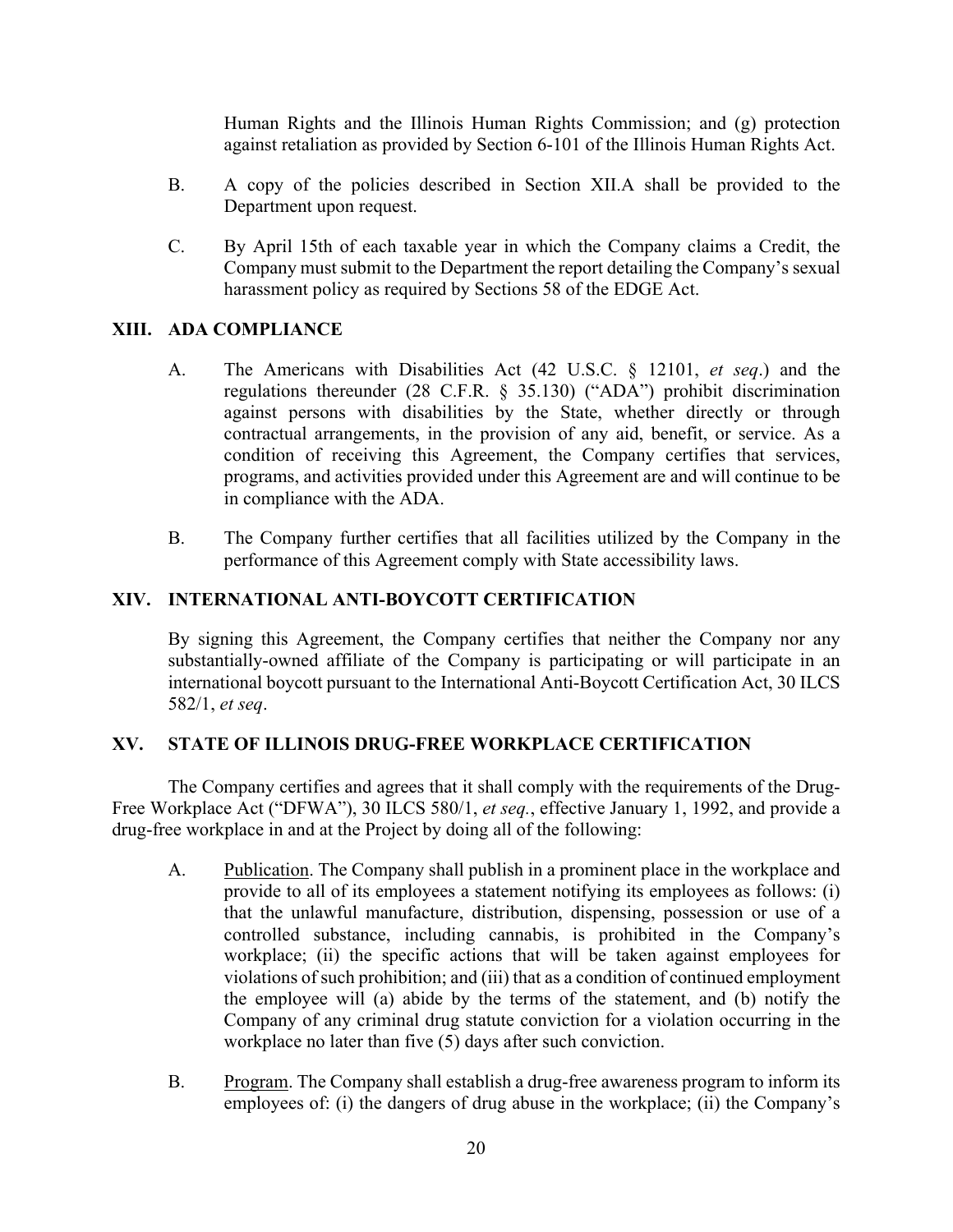policy of maintaining a drug-free workplace; (iii) any available drug counseling, rehabilitation, and employee assistance programs; and (iv) the penalties that may be imposed upon an employee for drug abuse violations occurring in the workplace.

- C. Notice. The Company shall notify the Department in writing within ten (10) days after (i) receiving notice from an employee that he or she has a criminal drug statute conviction for a violation occurring in the workplace, or (ii) otherwise receiving actual notice of such conviction.
- D. Sanctions. The Company shall impose the following sanctions or remedial measures on any employee who is convicted of drug abuse violations occurring in the workplace: (i) take appropriate personnel action against the employee, up to and including termination; (ii) require such employee to satisfactorily participate in a drug use assistance or rehabilitation program approved for such purposes by a Federal, State or local health, law enforcement, or other appropriate agency; or (iii) require other acts or conduct that may be required by Section 5 of the DFWA.
- E. Good Faith. The Company shall make a good faith effort to maintain a drug-free workplace through the implementation of Sections XV.A through E herein.
- F. Assistance. The Company shall assist employees in selecting a course of action in the event drug counseling, treatment or rehabilitation is required and shall indicate that a trained referral team is in place.
- G. False Certifications. False certification or violation of any of the certifications given under this Section 15 shall result in termination of this Agreement and suspension of the Credit, and may also result in sanctions including, but not limited to, debarment of the Company from doing further business with the State or any agency thereof, including the Department, for up to three (3) years.

## **XVI. NOTICE TO PARTIES**

Whenever any notice, statement or other communications shall be sent to the Department, the Illinois Department of Revenue or the Company, it shall be sent to the following address, unless otherwise specifically advised.

A. Notices to the Department shall be sent to:

Illinois Department of Commerce & Economic Opportunity Attn: Ambrose Gonzales, EDGE Tax Credit Program Manager 500 East Monroe Street - 4th Floor - Ridgely Bldg. Springfield, Illinois 62701

B. Notices to the Illinois Department of Revenue shall be sent to:

Illinois Department of Revenue Attn: Michael Dixon, Manager, Business Processing Division 101 West Jefferson Street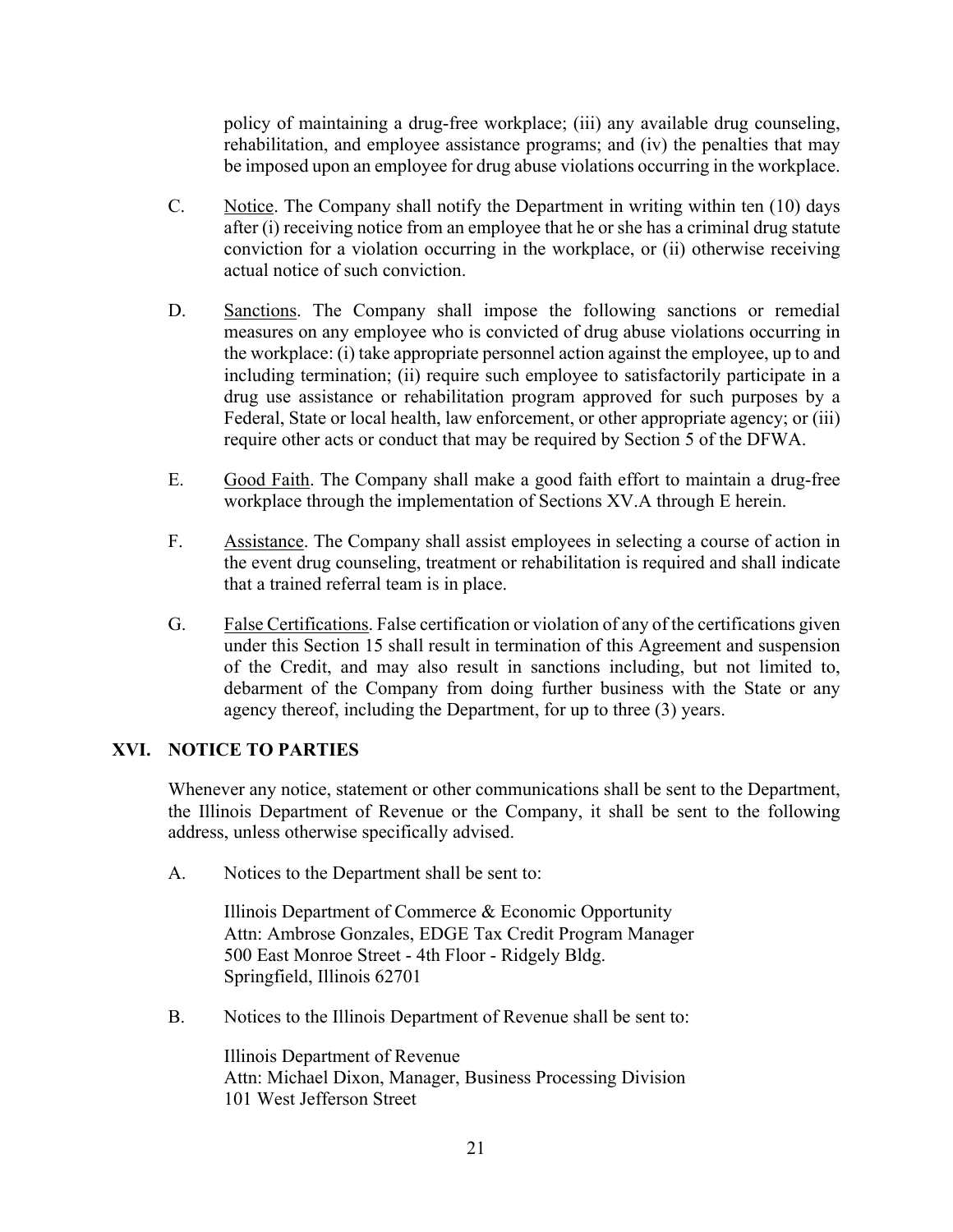Springfield, Illinois 62702

C. Notices to Company shall be sent to:

Bill Magnuson CEO Braze, Inc. 330 W. 34th Street, 18th Floor New York, New York 10001

#### **XVII. FURTHER ASSURANCES**

The Company hereby agrees to execute and deliver such additional instruments and other documents and to take such further actions as may be necessary or appropriate to effectuate, carry out and comply with all of the terms of this Agreement and the transactions contemplated hereby; provided such instruments, documents and actions do not increase the Company's financial risks, general obligations or liabilities, or reveal confidential or proprietary information. The Company hereby agrees to cooperate in the preparation and filing of all forms, notifications, reports and information (if any) required or reasonably deemed advisable pursuant to any law, rule or regulation and to use its reasonable efforts to agree on a method to overcome any objections by any governmental body to any such transactions, so long as it does not cause such party to incur additional costs other than legal fees or increase the Company's obligations or reveal confidential or proprietary information of the Company. The Company agrees to use its best efforts to obtain the authorizations required to execute and deliver this Agreement and to perform its obligations hereunder and to consummate the transactions contemplated hereby.

#### **XVIII.MISCELLANEOUS**

- A. The Company shall not assign the whole or any part of this Agreement without the Department's prior written consent.
- B. No delay or omission of the Department in exercising any right or remedy available under this Agreement shall impair any such right or remedy, or constitute a waiver of any default or an acquiescence thereto.
- C. This Agreement shall be construed in accordance with and governed by the laws of the State of Illinois, notwithstanding its choice of law rules to the contrary or any other state's choice of law rules and suit, if any, must be brought in the State of Illinois.
- D. This Agreement and the Exhibits and Schedules referred to herein and the documents delivered pursuant hereto contain the entire understanding of the parties hereto with regard to the subject matter contained herein or therein, and supersede all prior agreements, understandings or letters of intent between or among any of the parties hereto. This Agreement shall not be amended, modified or supplemented except by a written instrument signed by an authorized representative of each of the Parties hereto; provided however, that in the event the Company has indicated in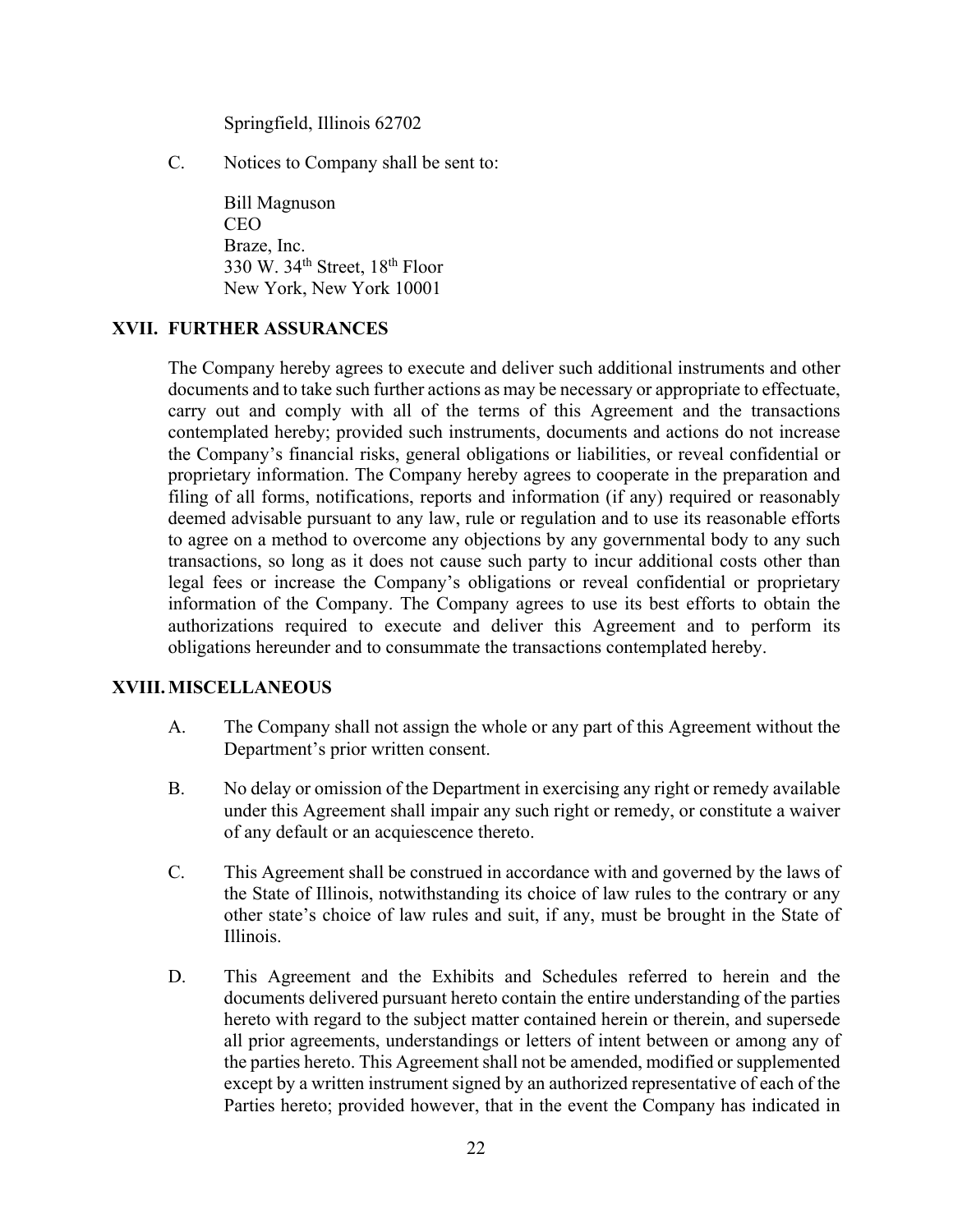connection with its Application for the Credit an expectation of long-term growth for the Project beyond the minimum requirements set forth in Sections IV.B through IV.D, the Department reserves the right to amend Sections IV.B through IV.D's requirements to increase them consistent with the Company's indications.

- E. Terms not otherwise defined in this Agreement shall have the meanings set forth in Section 5-5 of the Act and Section 527.20 of the Rules.
- F. In the event the Department verifies with a State agency the amounts reported to the Department under Section IV.J, the Department shall issue a written statement to the Company stating the amounts have been verified.
- G. If any provision of this Agreement shall be held invalid or unenforceable, the remaining provisions of this Agreement shall not be affected thereby.
- H. This Agreement is for the sole benefit of the Parties hereto and their heirs, executors, legal representatives, successors and assigns, and shall not be construed to confer any rights on any other Person.
- I. This Agreement may be executed in counterparts, each of which shall be deemed an original and all which taken together shall constitute one and the same instrument.

**\* \* \***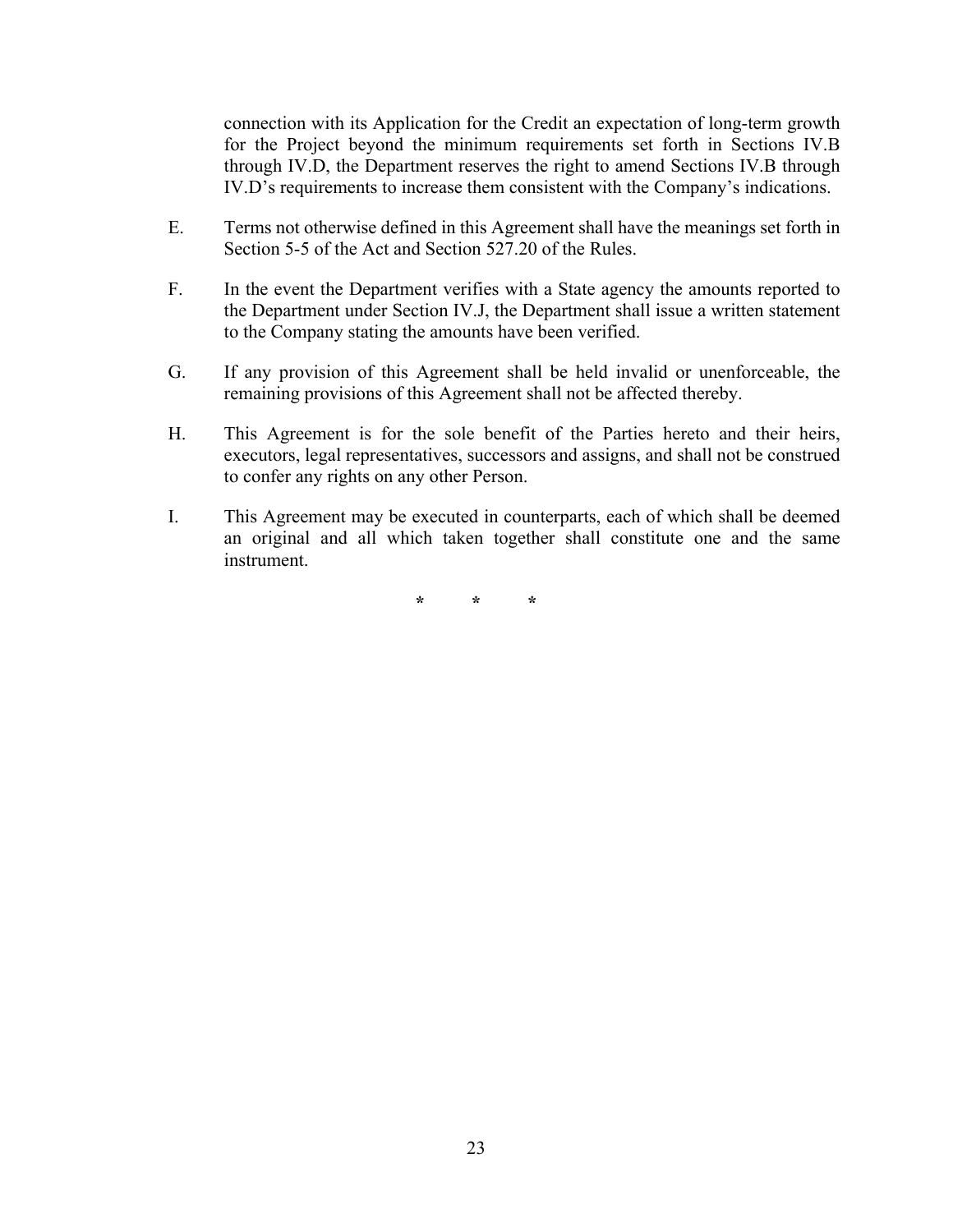IN WITNESS WHEREOF, the parties, by their duly authorized representatives, have executed this Agreement on the Effective Date set forth above.



 $By:$ 

Its:

## THE STATE OF ILLINOIS, ACTING BY AND THROUGH ITS DEPARTMENT OF **COMMERCE AND ECONOMIC OPPORTUNITY**



Date: 5/26/2022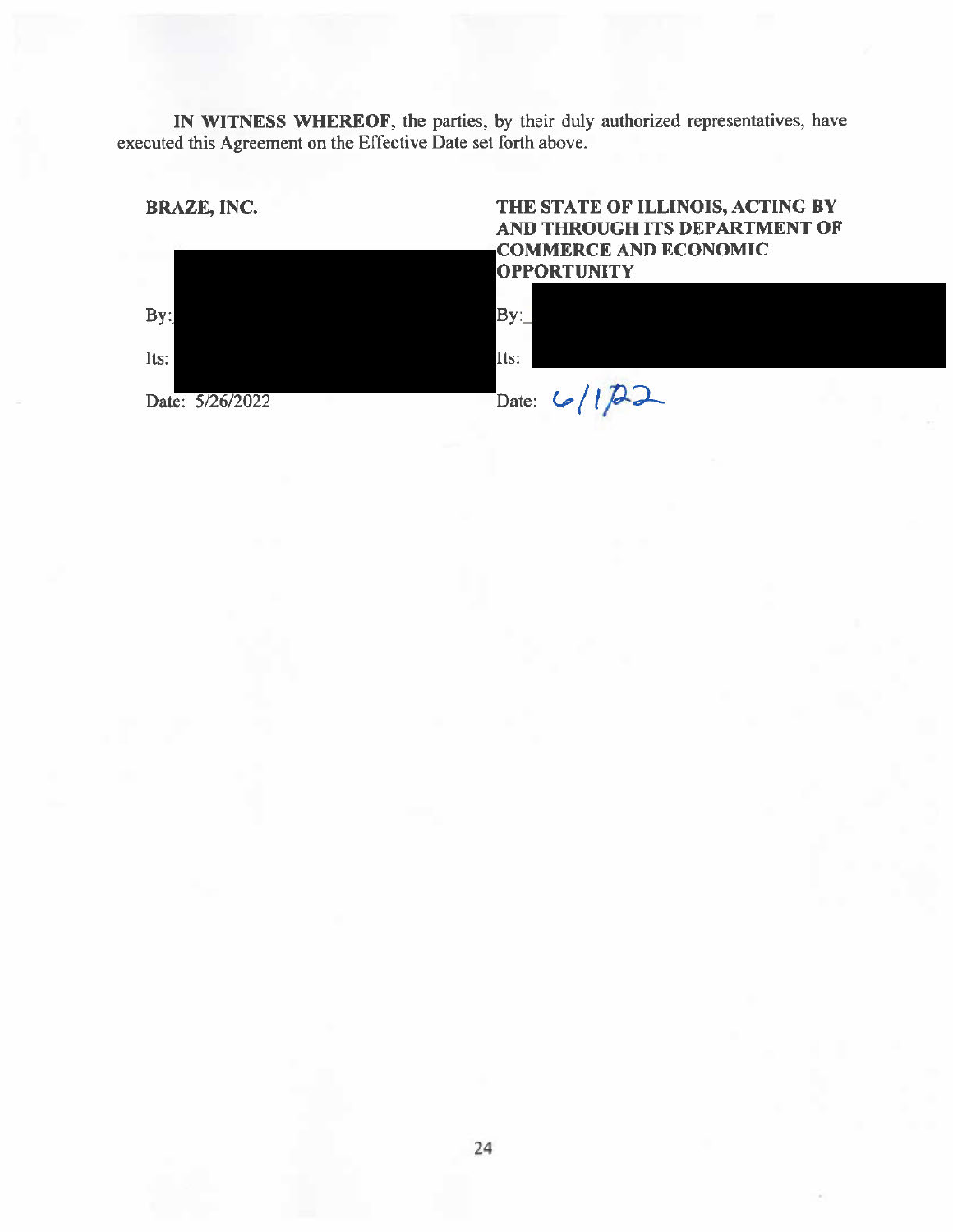# **EXHIBIT A**

## **NEW EMPLOYEES**

| Company name | <b>City/Address</b>                                            | Job Classification/Description | # of Full-Time Employees |
|--------------|----------------------------------------------------------------|--------------------------------|--------------------------|
| Braze, Inc.  | 1 N State Street Suite 1000, Chicago, IL Sales and Marketing   |                                |                          |
| Braze, Inc.  | 1 N State Street Suite 1000, Chicago, IL Product and Solution  |                                | 11 I                     |
| Braze, Inc.  | 1 N State Street Suite 1000, Chicago, IL Backoffice Operations |                                |                          |
|              |                                                                | Total                          | 75.00                    |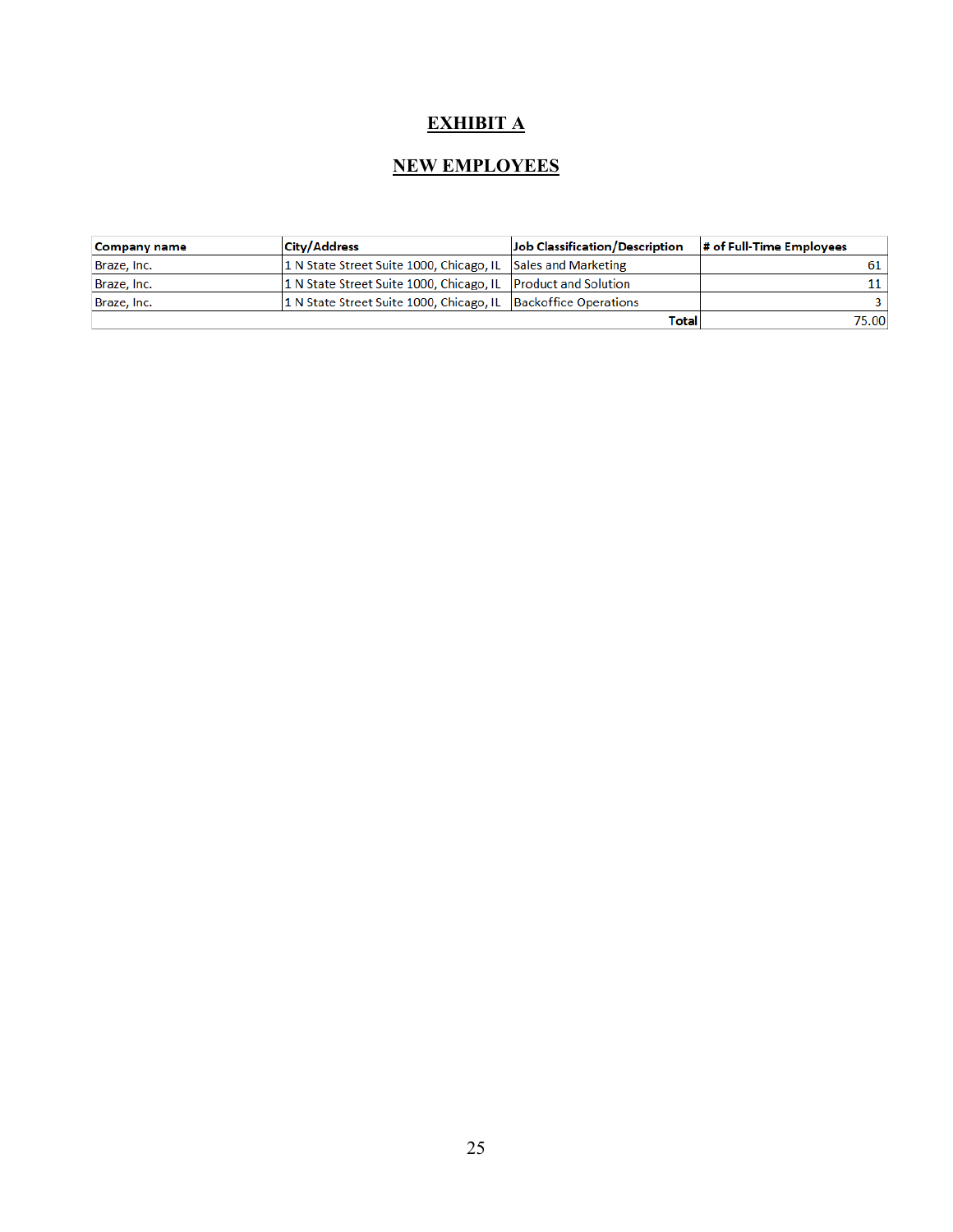# **EXHIBIT B**

# **RETAINED EMPLOYEES**

**Not applicable.**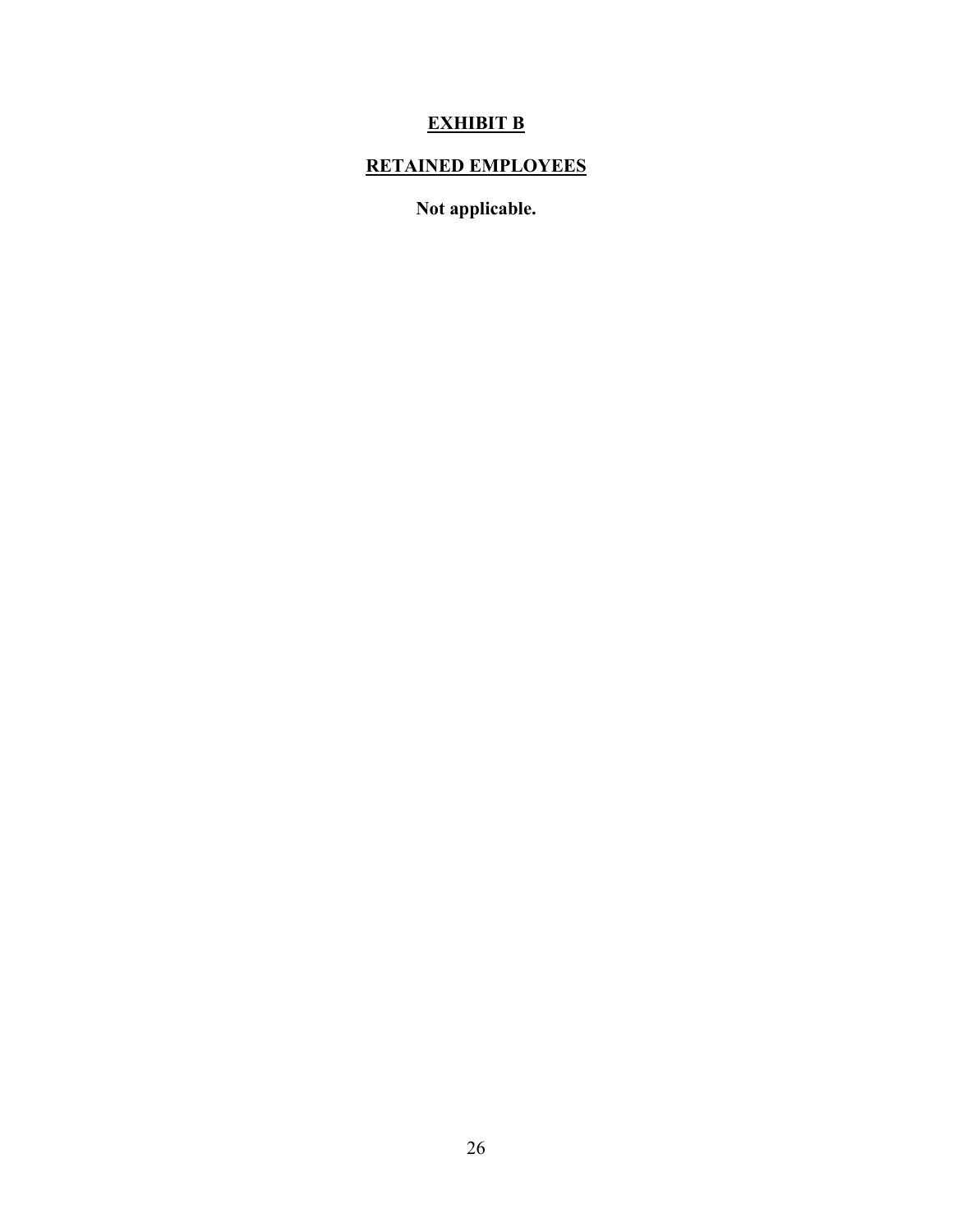## **EXHIBIT C**

## **PROJECT COSTS**

| <b>Company Name</b> | <b>City/Address</b>                                     | <b>Project Cost Category</b> | <b>Total Project Costs</b> |
|---------------------|---------------------------------------------------------|------------------------------|----------------------------|
| Braze Inc.          | 1 N State Street Suite 1000, Chicago, IL Building Lease |                              |                            |
|                     |                                                         |                              | <b>Total</b>               |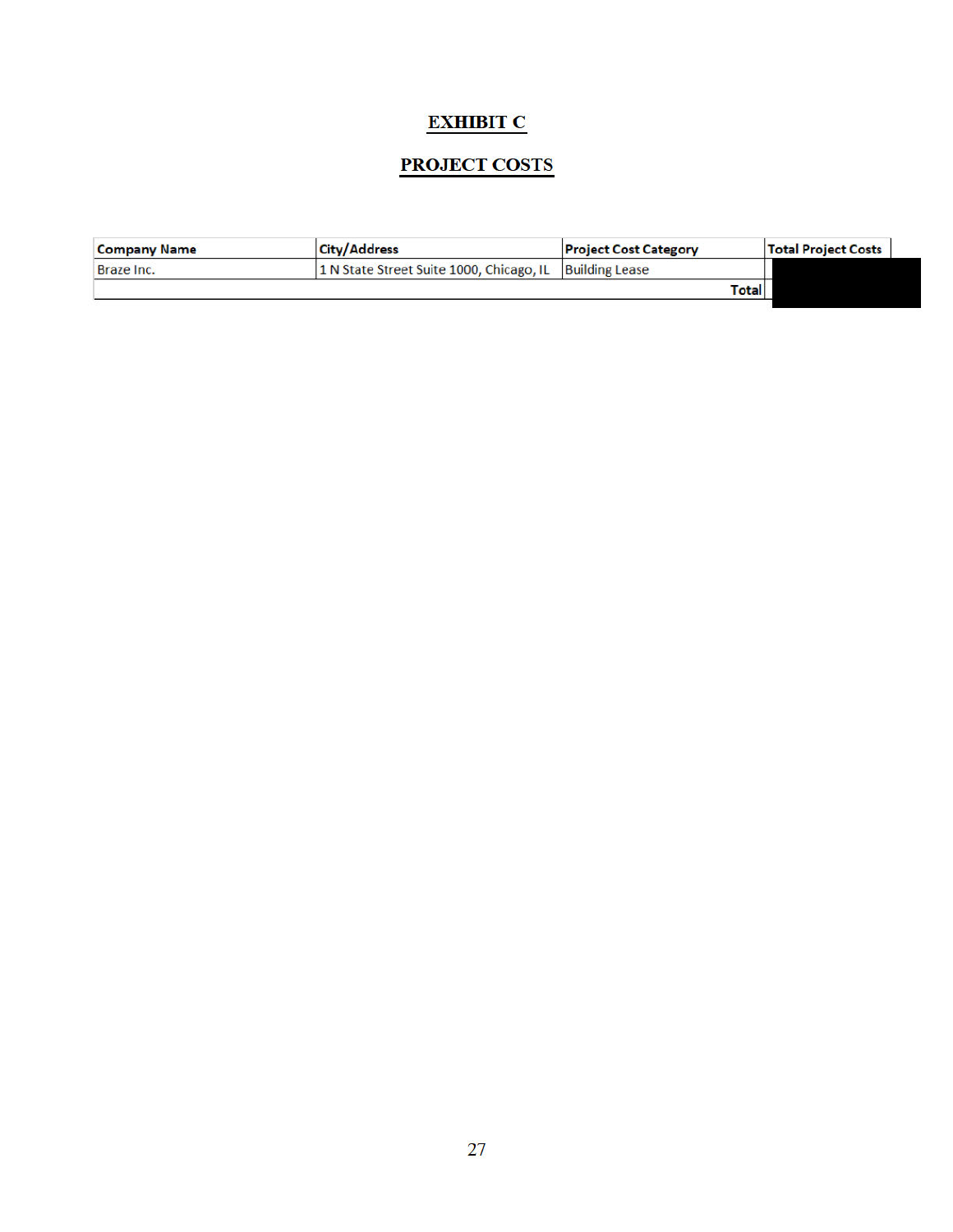## **ATTACHMENT EXHIBIT D**

#### **ILLINOIS DEPARTMENT OF COMMERCE AND ECONOMIC OPPORTUNITY**

#### **REPORT OF JOB CREATION/RETENTION AND CAPITAL IMPROVEMENTS EXPENDITURES**

| Name of Business                                                                         |                                                                                                                                                                                                                                               |
|------------------------------------------------------------------------------------------|-----------------------------------------------------------------------------------------------------------------------------------------------------------------------------------------------------------------------------------------------|
| Project Location                                                                         |                                                                                                                                                                                                                                               |
| Date                                                                                     |                                                                                                                                                                                                                                               |
| Exhibit D Preparer Contact Information:                                                  |                                                                                                                                                                                                                                               |
| Name                                                                                     |                                                                                                                                                                                                                                               |
| Email                                                                                    |                                                                                                                                                                                                                                               |
| Phone                                                                                    |                                                                                                                                                                                                                                               |
| According to our Tax Credit Agreement dated<br>be retained and \$                        | <b>Job-Creation/Retention</b><br>jobs were to be created, _____ jobs were to<br>of Capital Improvements were to be made by the following date:<br>. (All capitalized terms herein shall have the same meanings as set forth in the Tax Credit |
| Agreement.) Please complete the following with respect to the Project:                   |                                                                                                                                                                                                                                               |
| $\bullet$<br>Company is hereby seeking the Credit.                                       | The number of New Employees hired for the Project as of the last day of the Taxable Year for which the                                                                                                                                        |
| $\bullet$<br>the Company is hereby seeking the Credit.                                   | The number of Retained Employees retained for the Project as of the last day of the Taxable Year for which                                                                                                                                    |
| $\bullet$<br>the Company is hereby seeking the Credit.                                   | The amount of Capital Improvements made for the Project as of the last day of the Taxable Year for which                                                                                                                                      |
| $\bullet$<br>seeking the Credit.                                                         | The amount of Total Project costs as of the last day of the Taxable Year for which the Company is hereby                                                                                                                                      |
| $\bullet$<br>hereby seeking the Credit.                                                  | The amount of the Payroll for the Project as of the last day of the Taxable Year for which the Company is                                                                                                                                     |
|                                                                                          | <b>Project Baseline/Statewide Baseline</b>                                                                                                                                                                                                    |
| Project.                                                                                 | jobs were to be maintained at the                                                                                                                                                                                                             |
| ٠<br>among all Related Member locations in Illinois.                                     | jobs were to be maintained                                                                                                                                                                                                                    |
|                                                                                          | (All capitalized terms herein shall have the same meanings as set forth in the Tax Credit Agreement.)                                                                                                                                         |
| are taking to correct this, and a target date as to when these requirements will be met. | If your company has not met the above requirements, please attach a written explanation as to why, what steps you                                                                                                                             |
|                                                                                          | Thank you in advance for your prompt attention to this matter and remember to keep a copy for your records.                                                                                                                                   |
| correct.                                                                                 | As of the date this report is submitted to the Department, the Company remains in compliance with all terms of the<br>Agreement, and to the best of my knowledge and belief, the information and statements set forth above are true and      |
| Signature of Authorized Official                                                         | Date Signed                                                                                                                                                                                                                                   |
| Name                                                                                     | Title                                                                                                                                                                                                                                         |

*IMPORTANT! If your EDGE agreement is dated after October 1, 2017, or you amended any EDGE agreement after October 1, 2017, you must submit a Vendor Diversity and Sexual Harassment Policy report by April 15. Failure to do so disqualifies your company from claiming credits for the that year*.